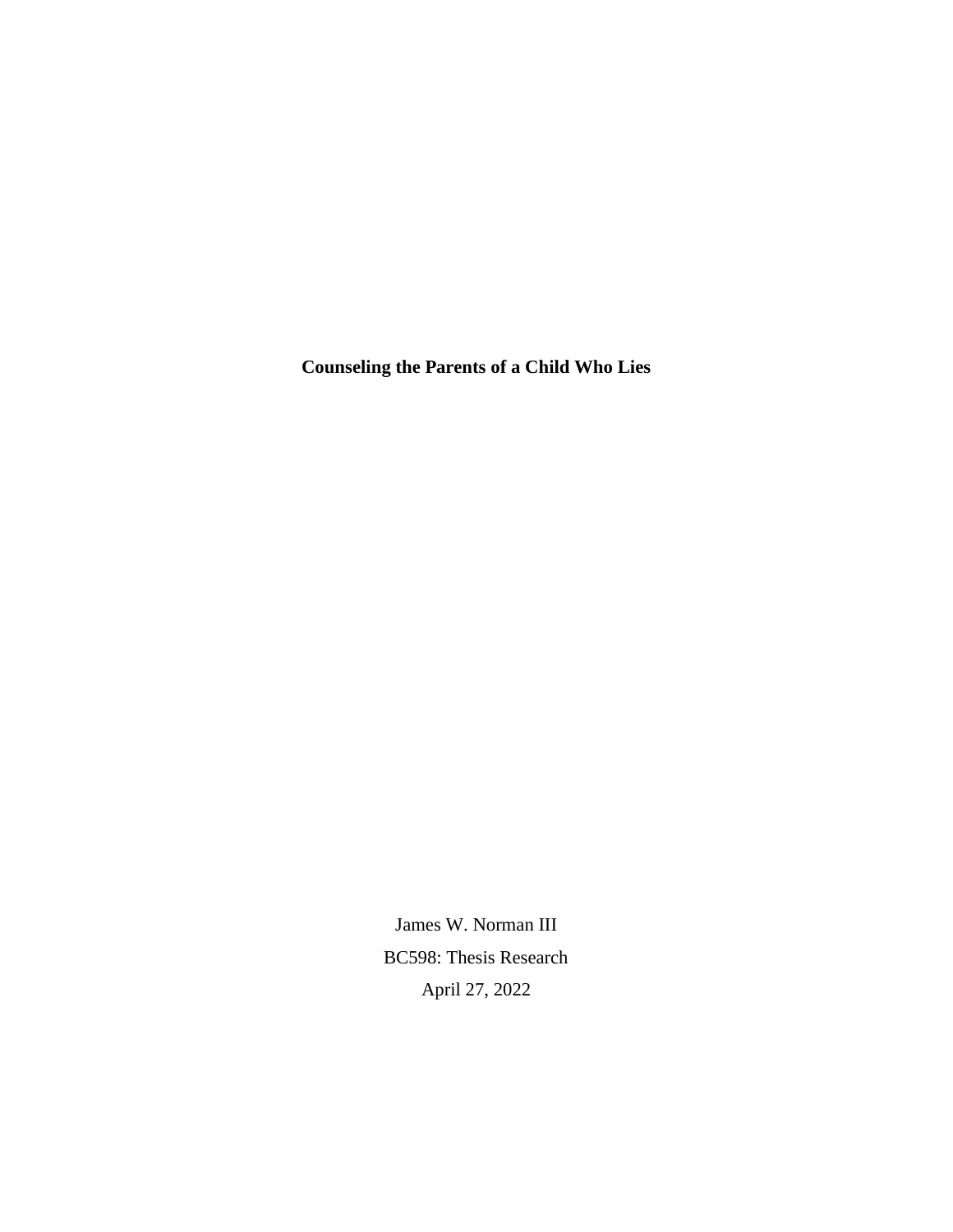# **Contents**

|     | <b>ABSTRACT</b>                                                   | iv             |
|-----|-------------------------------------------------------------------|----------------|
| I.  | <b>INTRODUCTION</b>                                               |                |
|     | <b>Purpose Statement</b>                                          | 1              |
|     | Intended Audience and Scope                                       | 1              |
|     | <b>Statement of Need</b>                                          | $\overline{2}$ |
|     | <b>Research Methodology</b>                                       | 4              |
|     | Limitations                                                       | 4              |
| II. | DEFINING THE PROBLEM                                              |                |
|     | Key Terms                                                         | 5              |
|     | <b>Behavior Modification Approach</b>                             | 7              |
|     | <b>Biblical Approach</b>                                          | 8              |
|     | III. RESEARCH                                                     |                |
|     | Truth vs. Lies and Wisdom vs. Foolishness                         | 9              |
|     | The Heart as the Source of Human Motivation                       | 10             |
|     | The Heart and Idolatry                                            | 10             |
|     | IV. BIBLICAL AND THEOLOGICAL CONSIDERATIONS REGARDING LYING       |                |
|     | Lying as a Lack of Trust in God                                   | 11             |
|     | Lying as a Tool to Obtain Heart Idols                             | 12             |
|     | Narrative Examples of Lying from Scripture                        | 13             |
|     | Heart Idols Prevalent Among Children                              | 14             |
| V.  | <b>COUNSELING HELPS FOR PARENTS: INSTRUCTING A CHILD WHO LIES</b> |                |
|     | Instruction on God                                                | 15             |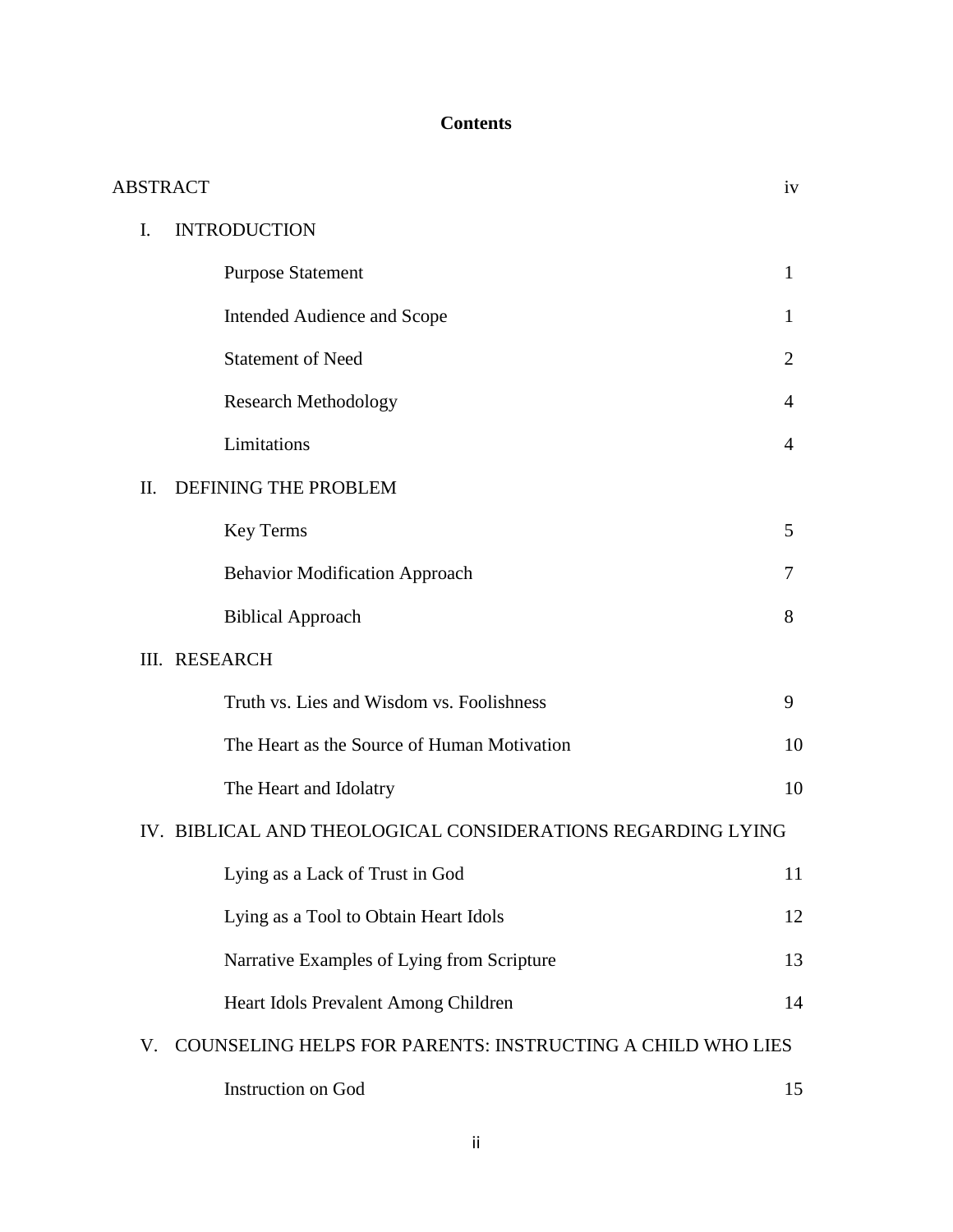|                     | <b>Instruction on Man</b>                                         | 17 |
|---------------------|-------------------------------------------------------------------|----|
|                     | Instruction on the Gospel                                         | 18 |
|                     | Instruction on Truth-Telling Actions and Behaviors to Put On      | 20 |
|                     | VI. COUNSELING HELPS FOR PARENTS: DISCIPLINE AND CORRECTION       |    |
|                     | Parents and Children's Responsibilities                           | 21 |
|                     | Properly Identifying and Addressing Heart Motives with Discipline | 22 |
|                     | Training in Truth-Telling                                         | 24 |
|                     | <b>Cautions for Parents</b>                                       | 25 |
|                     | VII. CONCLUSION                                                   |    |
|                     | Hope of Blessing                                                  | 26 |
|                     | Wise, Biblical Approach                                           | 27 |
|                     | <b>Christian Parents Are Equipped</b>                             | 27 |
|                     | Grace for Change                                                  | 27 |
| <b>BIBLIOGRAPHY</b> |                                                                   |    |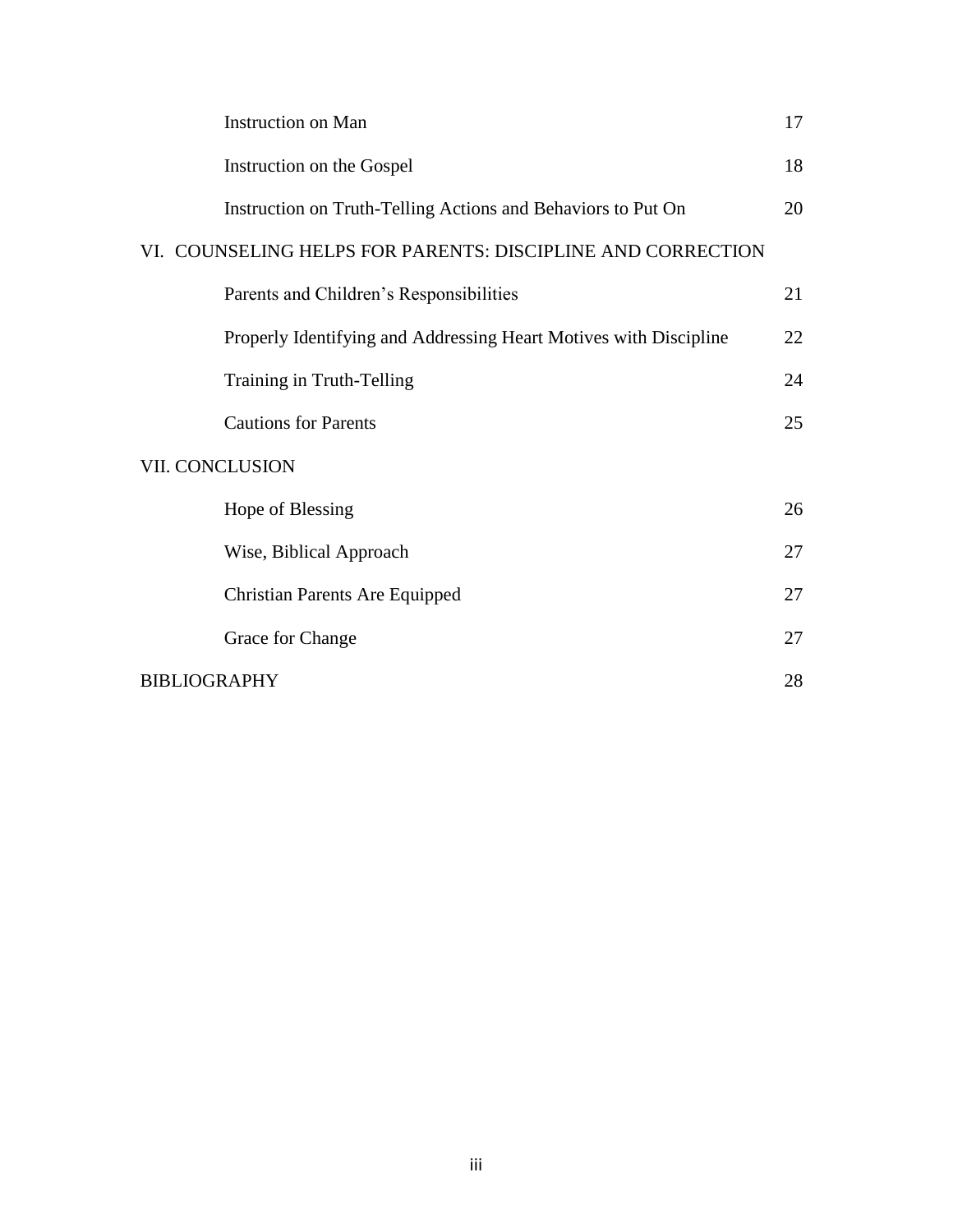## **Abstract**

| Title:   | Counseling the Parents of a Child Who Lies |
|----------|--------------------------------------------|
| Author:  | J.W. Norman III                            |
| Degree:  | Master of Arts in Biblical Counseling      |
| Date:    | May 2022                                   |
| Advisor: | <b>Todd Sorrell</b>                        |

Lying is a sin that is nearly universal (Jn 8:44). I have not yet found anyone who has not confessed to have lied in one or more of its various forms at some point in their lives. Indeed, lying is so serious to God that it earns a place in the Decalogue (Ex 20:16) and the list of the seven deadly sins (Prv 6:17). The sin of lying is not a respecter of sex, race, economic or social status, age, or any other factor. It is a sin that tempts all humans, and it is likely that all humans have committed it and been impacted by others who have sinned in this way.

Experience indicates that lying is typically something that starts early in life. While young children have not usually been tempted to sexual sin, or not honoring the Sabbath, or taking the Lord's name in vain, they have usually been tempted to lie and have given in to that temptation. Children do not have to be taught to lie; lying is part of being born into sin (Jn 8:44). Apart from selfishly demanding attention and general rebellion—such as resisting a parent's instructions—lying is often the first sin that a child actively, volitionally commits. Parents are often shocked at the first instance of their child willfully lying or deceiving.

The typical parental response to a child lying is to exact some type of punishment and issue a warning not to lie again. The emphasis is predominantly on stopping the behavior and threatening future consequences if it persists. This type of response leads to behaviorism and does not address the root issues behind the deception. Unfortunately, very few parents take the time and effort to delve into the "why" behind the lie. Behaviors may be modified by this approach, but desires at the heart level have not been changed.

The impetus for this project is to provide a resource to help parents explore the heart issues driving a child to lie (Jer 17:9). It will uncover various desires that motivate a child to lie as the form of deception used to get something he wants. Identifying these desires—heart motives—can provide tremendous insight to parents that they can use to point their child to Christ. Having an understanding of the motives and idols of a child's heart is a valuable tool parents can utilize to produce lasting change, instead of simply modified behavior.

© James W. Norman, III, 2022, permission is granted for non-profit educational use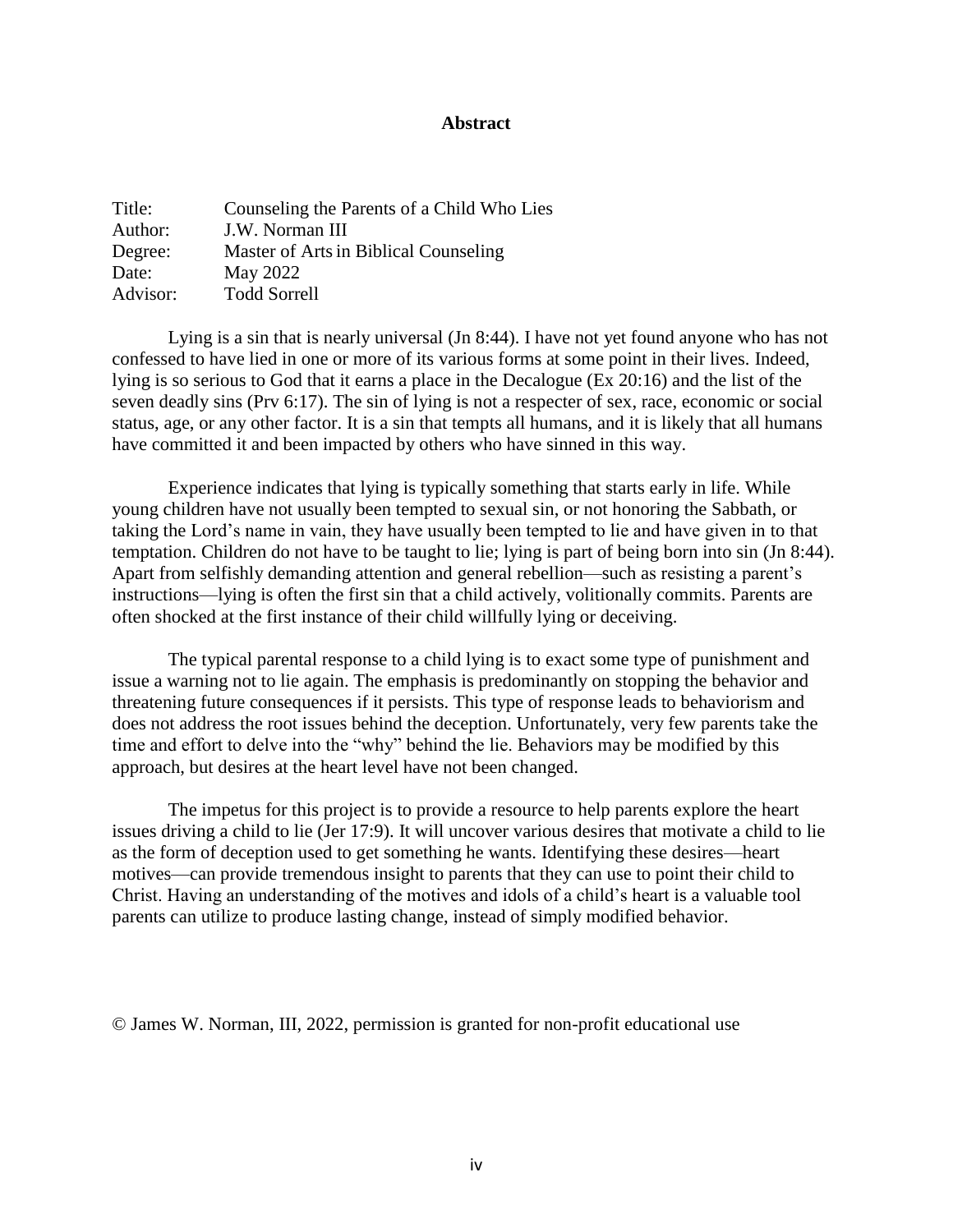## I. Introduction

## A. Purpose Statement

- 1. The objective of this thesis is to provide a counseling resource to parents of children who lie.
- 2. The ninth commandment—"You shall not bear false witness against your neighbor"  $(Ex\ 20:16)$ —is one of the most basic instructions for living the Christian life.<sup>1</sup>
- 3. The thesis will help parents view the problem of lying as more than a sin that needs to be stopped, but as a bad fruit of underlying heart idolatry issues.
- 4. Understanding lying from the Bible's viewpoint will help parents avoid addressing the problem using legalistic, behavior modification methods that only deal with the outward manifestations instead of the heart (Jer 17:10).
- 5. Parents need resources to help them understand that behind their child's sinful behaviors are heart motives seeking to satisfy various idolatrous desires. Defining those idolatrous desires will help parents put their child's lying into a scriptural context and provide insight into the motives behind their deception.
- 6. When parents can trace their child's lying to specific heart idols, they will be equipped to address the sinful idolatry that lies beneath the sinful behavior.<sup>2</sup>
- 7. Parents who address the matters of the heart will be equipped to point children to their need for the gospel and grace, as well as provide them hope for lasting change.<sup>3</sup>
- B. Intended Audience and Scope

<sup>&</sup>lt;sup>1</sup> Lou Priolo, *Deception: Letting Go of Lying* (Phillipsburg, N.J: P & R Publishing, 2008), 5.

<sup>2</sup> Brad J. Bigney, *Gospel Treason: Betraying the Gospel with Hidden Idols* (P & R Publishing, 2012), 25.

<sup>3</sup> Edward T. Welch, "Motives: Why Do I Do the Things I Do?," *Journal of Biblical Counseling* 22, no. 1 (Fall 2003), 7.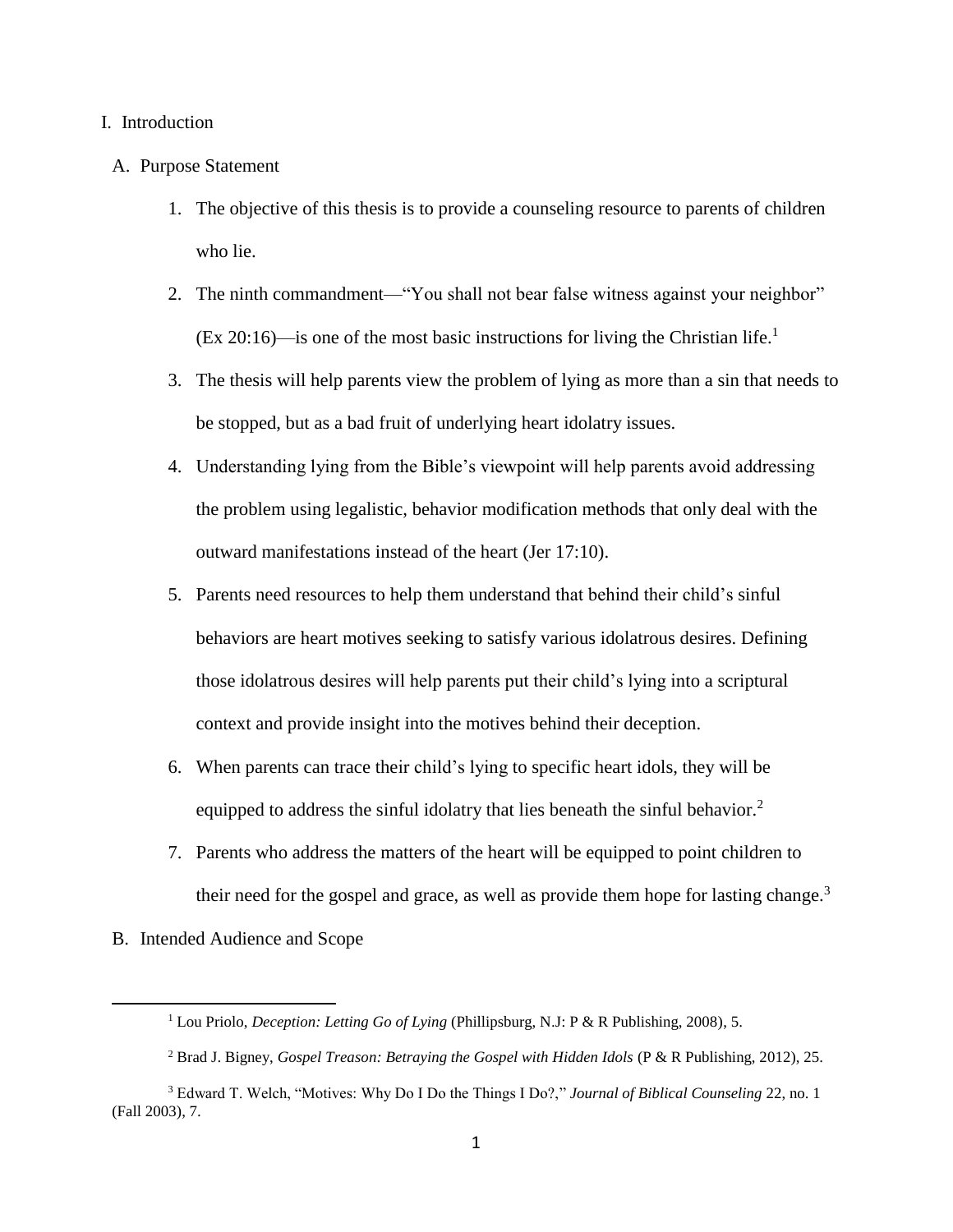- 1. The audience for this project includes parents of children who are exhibiting an increasing or prevalent pattern of lying (Ps 34:11-14).
- 2. The focus will be on dealing with a repeated sin issue, when the pattern of lying becomes clear to the parents.
- 3. It is not necessarily intended for those who have caught a child in an isolated lie, though the information in this resource will still be of some benefit to them if the problem begins to manifest itself more frequently.
- 4. This research will be for parents who already assent to the Bible's clear teaching that lying is a sin, and who have a basic knowledge regarding the commands against bearing a false witness.
- 5. My research will briefly address why lying is a sin, but it will not seek to establish the sinfulness of lying or attempt to convince parents that a sin problem exists. It is assumed that the parents are Christians.
- 6. This will benefit parents that understand the problem exists, and who acknowledge that God requires them to deal with it, but who do not know what disciplinary steps to take next, or how to address the issue biblically.
- C. Statement of Need

- 1. Currently, the major biblical counseling publishers have no widely available resources that specifically and comprehensively address this precise topic. 4
- 2. I define "resources" to mean targeted, issue-specific biblical counseling assistance for the layperson, such as mini-books or booklets.

<sup>4</sup> This assessment is based on a review of the product offerings listed on the web sites of the following publishers: New Growth Press, Shepherd's Press, Focus Publishing, and CCEF.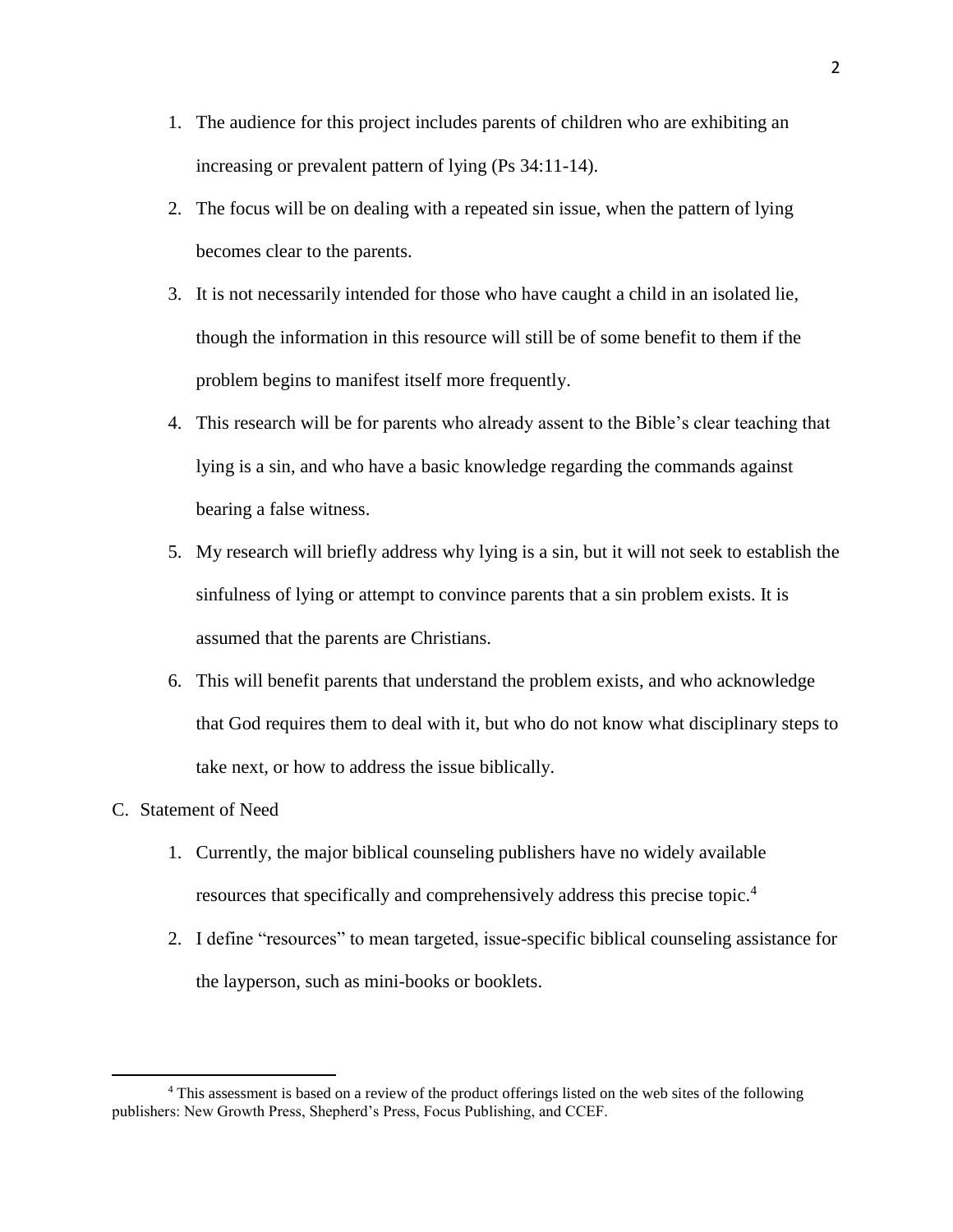- 3. There is an abundance of resources for very specific topics that affect small segments of the population, such as transgenderism, suicide, singleness, and sexual abuse, yet there is none available for this topic that is a very common issue for parents and their children.
- 4. Research points to the prevalence of lying among children.
	- a) PubMed Center conducted research in 2012 to study the lie-telling abilities of children between the ages of three and eight years old. For the project, lying was defined as "making a false statement with the intention to deceive the recipient." The study involved a situation where the children had been told not to peek at a concealed toy, then they were left unsupervised. The study found that 64% of the children in the study group disobeyed instructions and peeked at the toy and lied about it when questioned, including 38% of the three yearolds. This study produced very comparable results to previous tests conducted by other research groups that used a similar test mechanism.<sup>5</sup>
	- b) A 2015 study from the Netherlands found that the primary difference between children and adults was not the prevalence of lying, but simply that the proficiency in fashioning believable lies grows with age.<sup>6</sup>
- 5. In light of this research, it appears to be a glaring omission that no widely published biblical counseling resources are available to help parents when lying first begins to manifest itself in a child's life.<sup>7</sup>

<sup>5</sup> Victoria Talwar and Kang Lee, "Social and Cognitive Correlates of Children's Lying Behavior," *Child development* 79, no. 4 (2008): 866–881.

<sup>6</sup> Theodor Schaarschmidt, "The Art of Lying," *Scientific American*, accessed March 25, 2022, [https://www.scientificamerican.com/article/the-art-of-lying/.](https://www.scientificamerican.com/article/the-art-of-lying/)

<sup>7</sup> Lou Priolo, *Deception: Letting Go of Lying*, 5.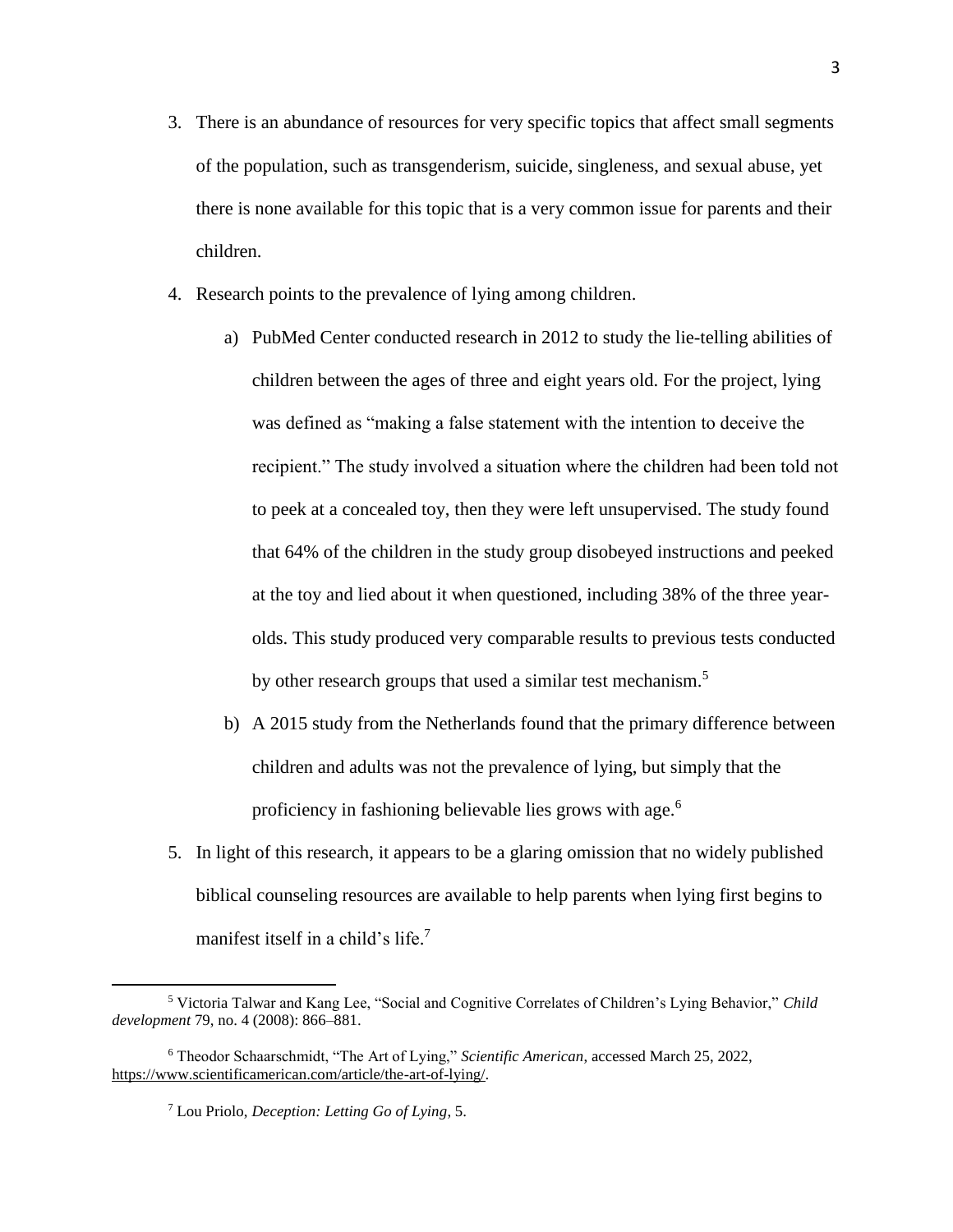- D. Research Methodology
	- 1. A primary source will be exegesis of Scripture passages that address lying. These passages will include: commands, proverbs, and narratives.
	- 2. A focus of my biblical studies will be exploring passages that address the heart issues behind lying, where the passage either explicitly or implicitly identifies the heart idol.
	- 3. I will research books, journals, and blogs that deal with heart motivations for sinning. Where such material exists, I will prioritize those that contain an emphasis on lying.
	- 4. I will not limit my sources to those that only address children because heart motives apply to all ages.

## E. Limitations

- 1. I will address the most common heart motives, listing the primary idols at the root of sinful behaviors.
- 2. I will cover the primary types of lies children employ, and give examples of potential heart motives and idols that might influence a child to utilize each type of lie.
- 3. I will not attempt to cover all possibilities of heart motives for each type of lie that is prevalent among children.
- 4. I will give basic guidance for parents on how to instruct and discipline their children who lie (Prv 19:9).
- 5. The goal of my counsel for parents is to equip them to instruct and guide their children to recognize and confess heart idols, repent of them, turn to the gospel, put off lying, and put on truth-telling.
	- a) Idols are God-substitutes.
	- b) Desiring or attempting to satisfy a heart idol is false worship and sin.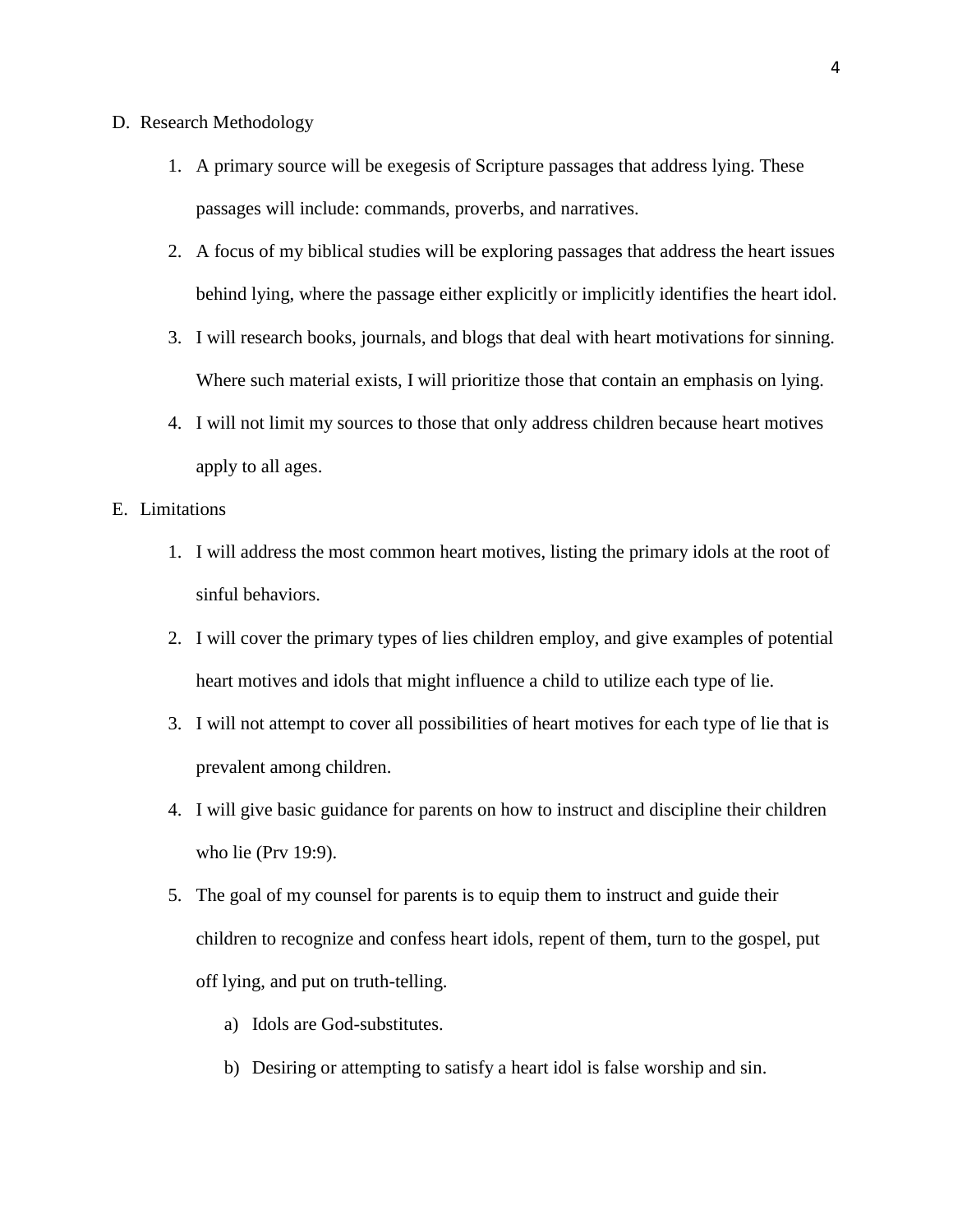- c) Parents must teach their children to recognize why they lie to satisfy a heart idol, and point them to the need for the gospel, either to save or to sanctify.
- d) Parents must lead their children to practice truth-telling.
- II. Defining the Problem
	- A. Defining the following two key terms is helpful for understanding this subject. Of particular importance is the need to distinguish the clarity of biblical terms from the more ambiguous terminology used by secularists.
		- 1. Biblical terms
			- a) Deceit/deceive/deception Deceit involves deliberately communicating verbally or non-verbally—to another person something that one does not believe to be true. Deception can be manifested in several forms, and is accomplished by falsifying information or concealing information.<sup>8</sup> Proverbs 10:18 says, "He who conceals hatred has lying lips." Concealment is a form of deceit that is prevalent among children. They often conceal things from their parents that the parents have a need and right to know.<sup>9</sup>
			- b) Lie/lying/liar Lying is a specific type of deception. The ninth commandment presents lying as bearing a "false witness" (Ex 20:16), or making an untrue statement. It is contrasted with speaking the truth. Christians are told to put off falsehood and speak truth to their neighbors (Eph 4:25). God is presented as the One who is always true, while men are presented as liars (Rom 3:4). God,

5

<sup>8</sup> Lou Priolo, *Deception: Letting Go of Lying*, 8.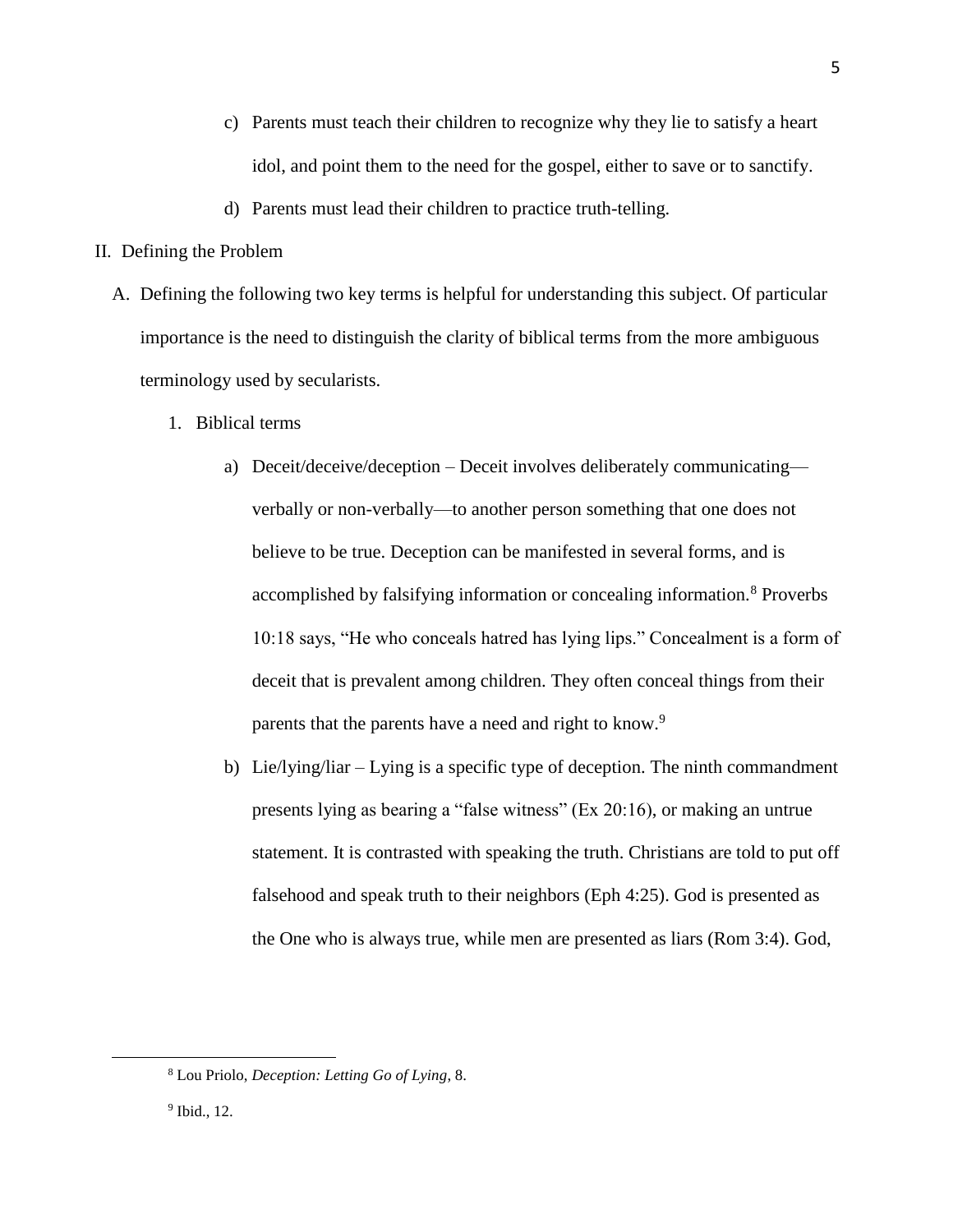for whom truth is one of His attributes, detests lying and delights in truthfulness (Prv 12:22).

- 2. Secular view
	- a) Deceit/deceive/deception The secular mindset is that deception is situationally determined as to whether it is right or wrong. In this worldview, deception is acceptable—even encouraged—if it serves what one considers to be a greater good. For example, modern-day secular schools are regularly encouraging children to lie to their parents (by concealment or affirmative lying) about their "gender identity" if they believe their parents will respond negatively. In one sense, secularists are utilitarian, meaning, they believe certain types of deceit is morally acceptable when the resulting consequences minimize harm or maximize benefit (according to their worldview).
	- b) Lie/lying/liar The world essentially views lying as a violation of the basic rights of others, or a violation of societal rules and norms. Secular psychologists view it as a "mild" symptom of a conduct disorder<sup>10</sup> or as a personality disorder.<sup>11</sup> These views leave the door open to interpretation based on what a society has formed as its rights, norms, and rules. It is culturally "relative." A popular Christian family ministry seems to even minimize the sinfulness of lying by making a separate category for "lies told out of

<sup>10</sup> American Psychological Association, *Diagnostic and Statistical Manual of Mental Disorders, 5th Edition* (Washington, DC: American Psychiatric Association, 2013), 469-471.

<sup>6</sup>

 $11$  Ibid., 659.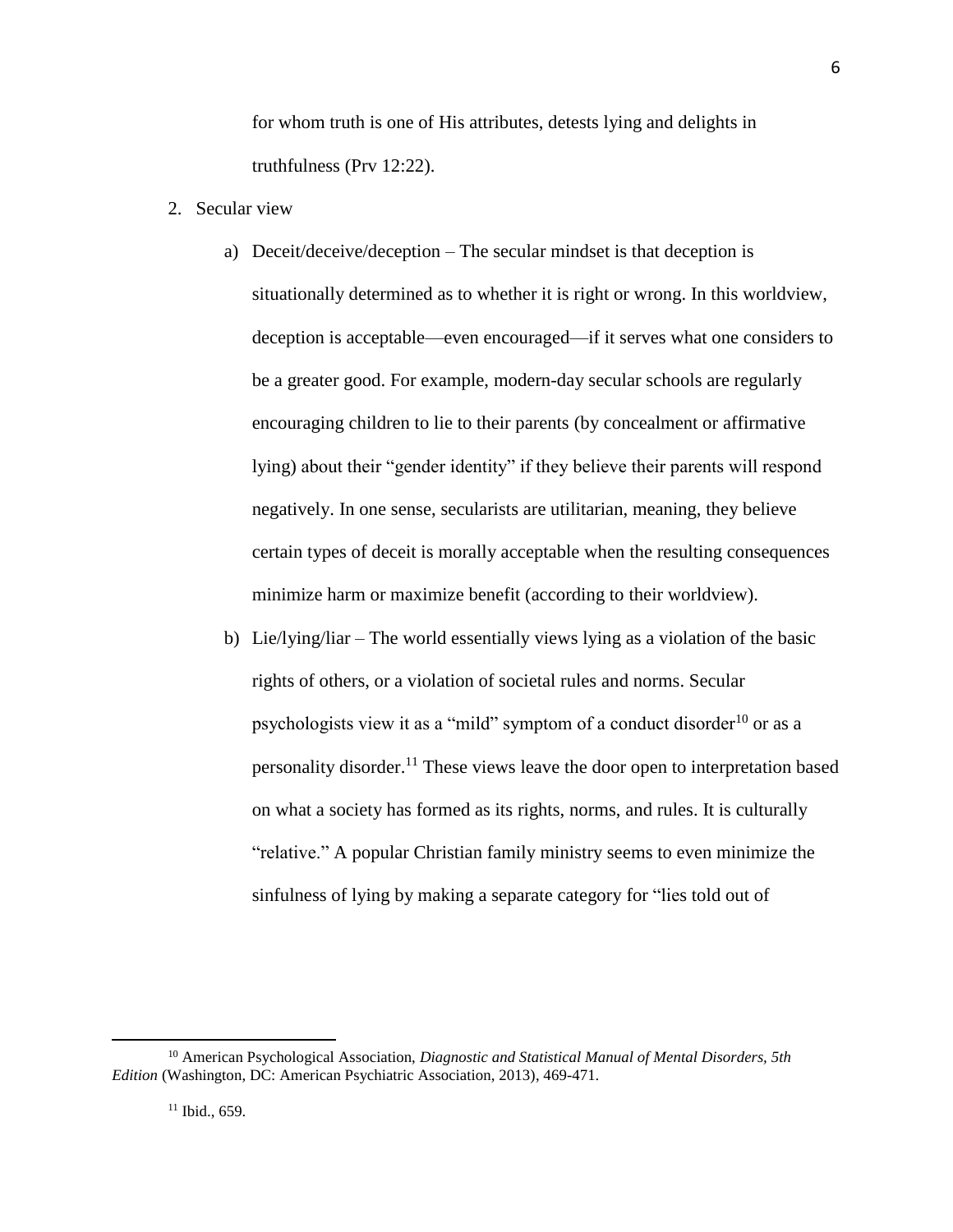playfulness." It recommends that children learn to discern this type of lying "that doesn't harm others" from "selfish, avoiding, or deceptive dishonesty."<sup>12</sup>

- B. Many Christian parents, and many parenting "manuals" for Christians, stress a behavior modification approach when responding to children who lie or practice deception.
	- 1. The basic goal of behavior modification is to persuade the child to stop or alter the undesired behavior, either through punishments or rewards.
		- a) Parents that follow this line of thinking attempt to control their child's choices and activities.
		- b) This method leaves parents acting more like policemen than parents, relegating them to spend much of their time doing detective work, searching for evidence of lies.<sup>13</sup>
	- 2. In the case of lying, the behavior modification approach aims to stop the child from lying and force him to tell the truth. Most parents resort to some type of punishment when the child is "caught" lying.
	- 3. This approach usually rests upon the thin argument of using guilt trips to convince the child that lying is bad, and that getting caught lying will result in unpleasant consequences. The child may actually start telling the truth, but only as a means to get something else he wants, such as attention, praise, or opportunities to play. His satisfaction comes from getting his desires fulfilled, not from obeying God's commands.

<sup>12</sup> Danny Huerta, "How Do I Get My Child to Stop Lying?," *Focus on the Family*, last modified September 27, 2021, accessed April 17, 2022, [https://www.focusonthefamily.com/parenting/behavior-discipline/how-do-i-get](https://www.focusonthefamily.com/parenting/behavior-discipline/how-do-i-get-my-child-to-stop-lying/)[my-child-to-stop-lying/.](https://www.focusonthefamily.com/parenting/behavior-discipline/how-do-i-get-my-child-to-stop-lying/)

<sup>13</sup> Paul David Tripp, *Age of Opportunity: A Biblical Guide to Parenting Teens, Second Edition*, 2nd edition. (Phillipsburg, N.J: P & R Publishing, 2001), 110.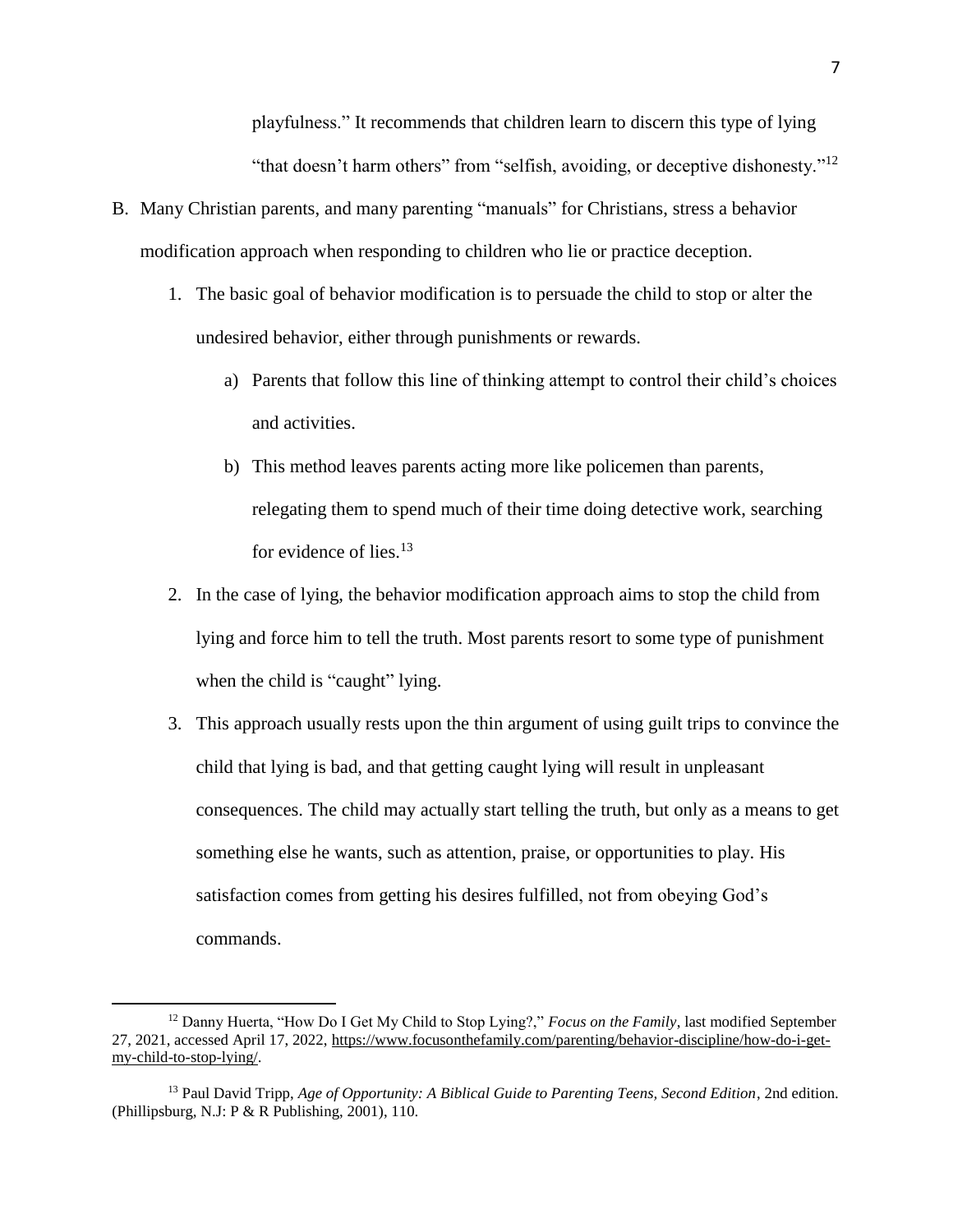- 4. The behavioral modification approach falls short because it does not get to the root issue of why the child lied in the first place. The behavior may change, but the attitude and reason behind the lying remains in place.<sup>14</sup>
- 5. Christian psychology rarely frames the problem in terms of an offense against God, but as a social and relational problem. For example, a popular Christian family ministry counsels parents to "teach how honesty is about seeing the value of the other person," and to "point out the strength of truth-telling and how important it is for relationships and personal growth."<sup>15</sup>
- C. The biblical approach is to address who God is, what He has done, why He deserves full obedience, and what is going on in the child's heart when he chooses to sin. The commission of any form of deceit reveals that the child desires something so badly that he is willing to disobey God in order to obtain it, or to prevent losing it.
	- 1. A sinful action reveals a heart idol, or desire, behind the sin.
	- 2. Examples of heart idols that children typically hold are the desires for: love, pleasure, acceptance, significance, meaning, recreation, control, and comfort.
	- 3. Depending on the child's age, these idols are often driven by a self-centered desire for immediate pleasure or satisfaction, or a fear of man (that is, holding others in higher esteem than that given to God). The child desires to please self or another person more than God, and he is willing to sin against God in order to satisfy his desire for pleasure or to find favor or approval from man.
	- 4. Biblical parenting will seek to address the heart issue behind the lying (Prv 20:5).

<sup>14</sup> Tedd Tripp, *Shepherding a Child's Heart* (Wapwallopen, PA: Shepherd Press, 1995), 4.

<sup>&</sup>lt;sup>15</sup> Danny Huerta, "How Do I Get My Child to Stop Lying?"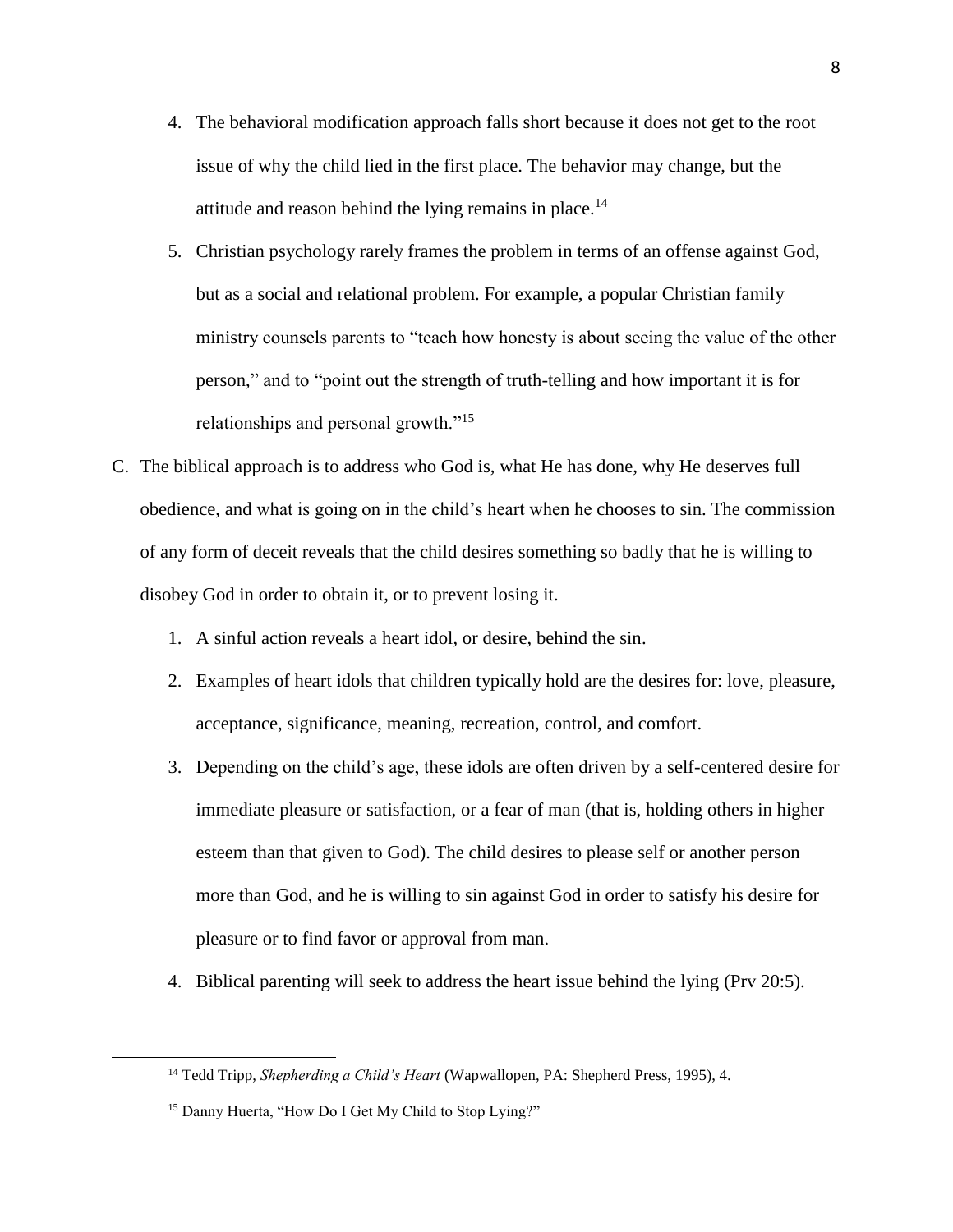5. Biblical discipline will still require proper behavior from the child, but it emphasizes exposing the desires of the heart that led to the deceit.<sup>16</sup>

## III. Research

- A. Exegesis of truth versus lies, and exegesis of wisdom versus foolishness.
	- 1. God is true, and in Him is no falsehood (Jn 3:33; Rom 3:4; 1 Jn 5:20). Truth aligns with His character, while anything false is a corruption of the creation that He made very good (Gn 1:31) and reflects a lack of fear for Him (Ps 34:11-14).
	- 2. Since God is true and hates falsehood, He forbids His creatures from practicing any form of deceit (Ex 20:16; Eph 4:25) and commands believers, especially, to be holy (1 Pt 1:14-16).
	- 3. God underscores how much He particularly detests lying tongues (Prv 6:27; 12:22), especially associates it with Satan (Jn 8:44), and calls out lying for particularly harsh punishment (Prv 19:9).
	- 4. Scripture presents using our tongues to lie as being foolish, while speaking truth is shown to be a characteristic of wisdom (Prv 13:13; 21:23).
	- 5. The Lord commands us to commit ourselves to speaking only what is true and right (Prv 8:6-8).
	- 6. Scripture indicates that believers must intentionally seek God's help to speak truthfully (Ps 19:14; Ps 141:3).
- B. Scripture identifies the heart as the source of all human motivation, including sin.<sup>17</sup>

<sup>16</sup> Tedd Tripp, *Shepherding a Child's Heart*, 4-5.

<sup>&</sup>lt;sup>17</sup> Edward T. Welch, "Motives: Why Do I Do the Things I Do?"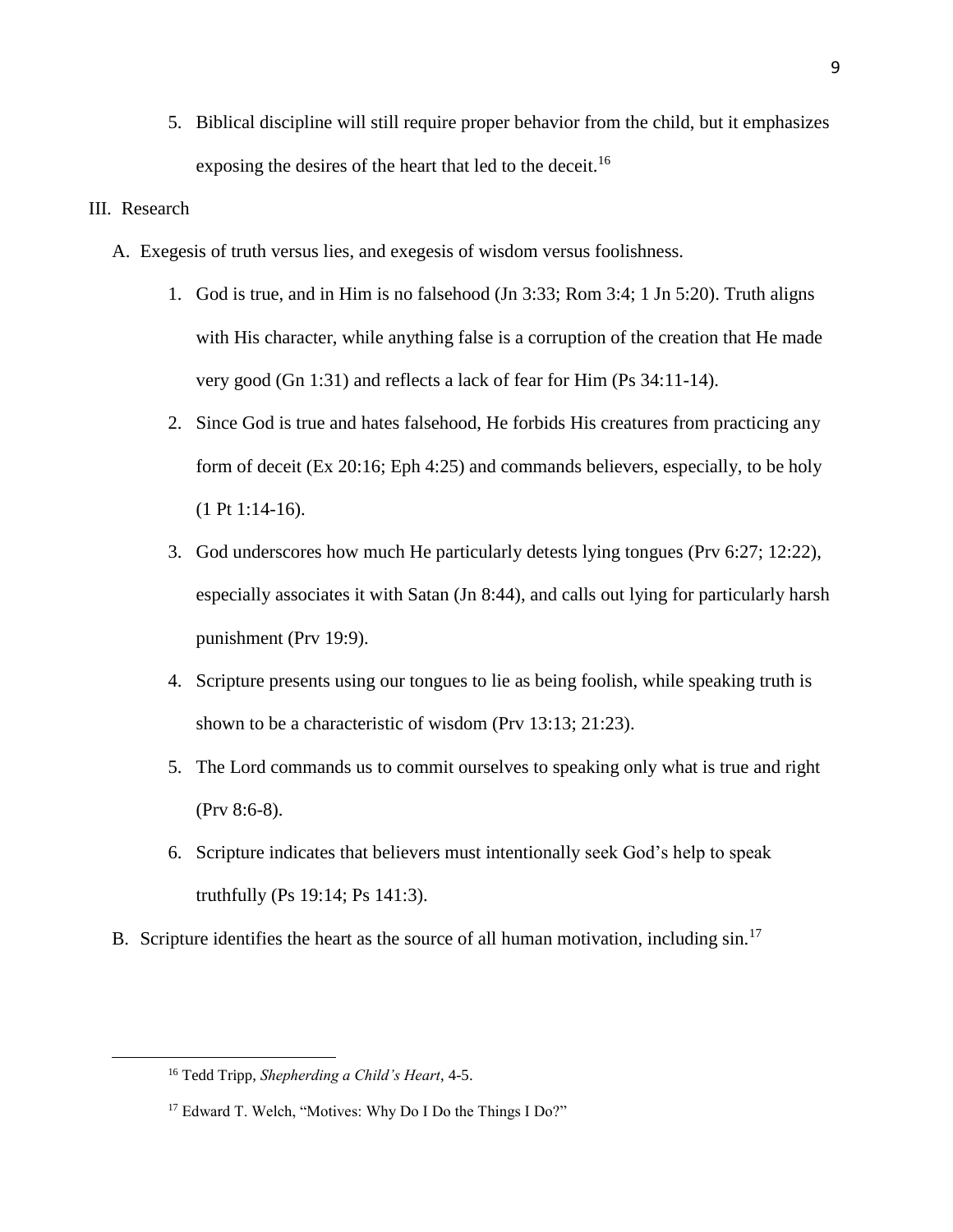- 1. The Proverbs tell us that the heart should be watched over with all diligence because the issues of life flow from it (Prv 4:23), indicating that any sinful thoughts or deeds originate in the heart.
- 2. Jesus said that all evil things proceed out of the heart, and named deceit as an example of the sins originating in the heart (Mk 7:21-23).
- 3. Jesus describes the mouth as a source of bad fruit and evil treasure manifested by careless words. He further elaborates that our words will either justify or condemn us (Mt 12:33-37).
- 4. The prophet Jeremiah tells us that the heart itself is more deceitful than anything else, implying that all people are prone to self-deception (Jer 17:9-10).
- C. The heart is prone to the sin of idolatry.

- 1. God commands that we love Him more than anyone or anything else (Mt 22:37-38).
- 2. God commands that we not worship idols, or have other gods before Him (Ex 20:3).
- 3. Scripture identifies all sin as a form of idolatry (Dt 4:23).
- 4. An idol is not just a stone or wooden statue, but "an idol is anything that captures our hearts, minds, and affections more than God."<sup>18</sup>
- 5. Examples of common heart idols are: pleasure, power, love/intimacy, comfort, meaning, control, freedom/autonomy, peace, happiness, significance/reputation, success, respect/admiration.<sup>19</sup>
- 6. Idols are the tools men and women use to satisfy their heart's desires. Lying—like money, alcohol, sex, and numerous other devices—are simply the means they use to

<sup>18</sup> Brad J. Bigney, *Gospel Treason: Betraying the Gospel with Hidden Idols*, 24.

<sup>&</sup>lt;sup>19</sup> Edward T. Welch, "Motives: Why Do I Do the Things I Do?," 52.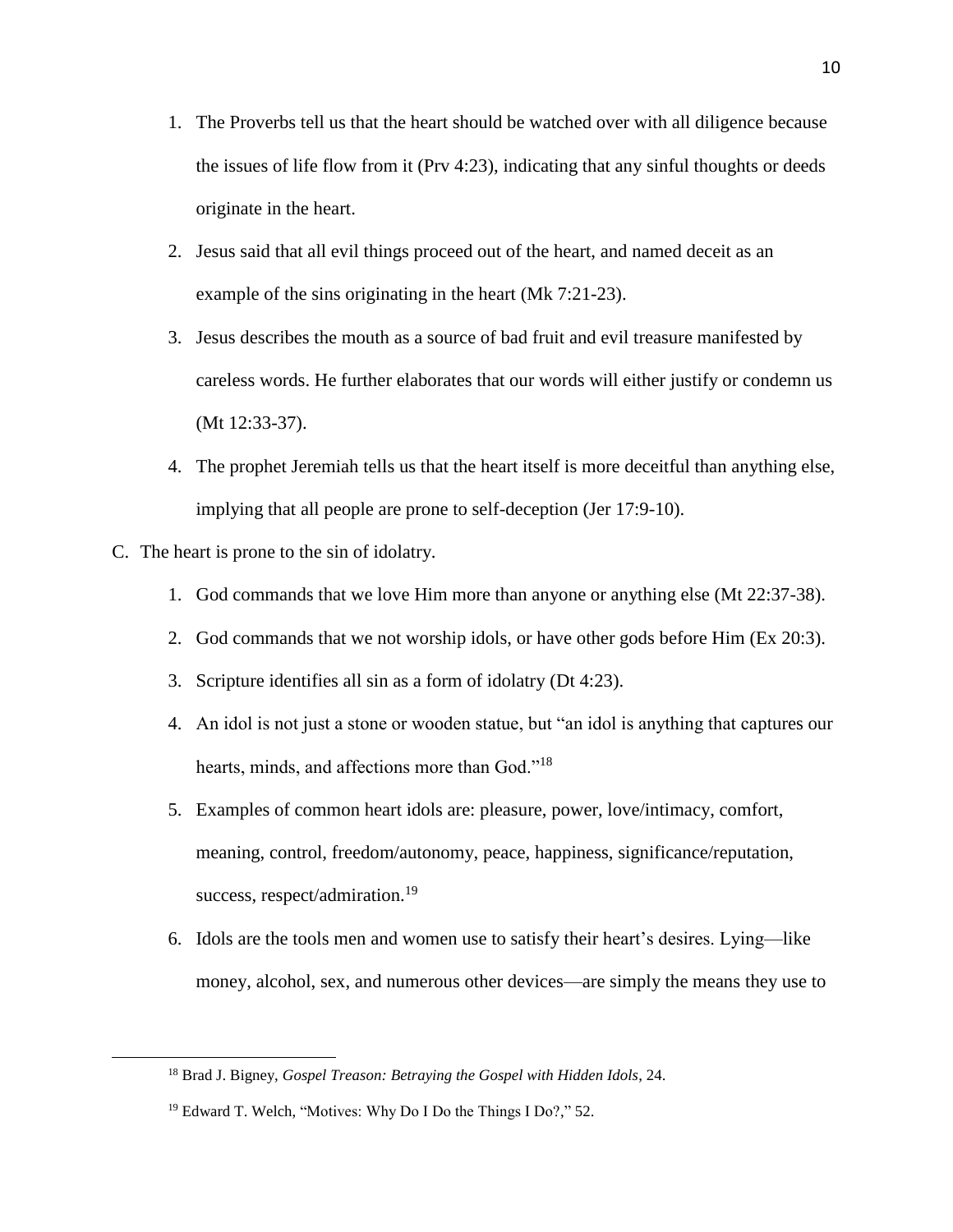get what they want. The person's goal is not to exalt the idol above himself, but to use the idol to satisfy his desires. 20

- 7. God warns that He will not give His glory to another (Is 42:8), which would include worshipping an idol of the heart.
- 8. The Apostle John commands believers to avoid idolatry (1 Jn 5:21).
- 9. Idols are exposed when a person is willing to sin in order to obtain them or to prevent losing them.
- 10. Behind all conflicts are sinful desires to obtain or hold on to something (Jas 4:1-3).
- 11. The Apostle Paul equates worshipping and serving the creature rather than the Creator with exchanging truth for a lie (Rom 1:21-25).
- 12. Sinning has been described as "What you do when you are chasing after something other than God, namely one of your idols."<sup>21</sup>
- IV. Biblical and Theological Considerations Regarding Lying
	- A. Lying at its root is a lack of trust in God and Scripture.
		- 1. The liar does not fear the Lord (Ps 34:11-14).
		- 2. The liar does not believe Scripture's promise that the Lord delights in those who are truthful (Prv 12:22).
		- 3. The liar is more afraid of the harm men might do to him if he tells the truth than he is of God (Mt 10:28).
		- 4. The liar has decided in his heart that siding with Satan, the father of lies (Jn 8:44), is safer than siding with God.

<sup>20</sup> Edward T. Welch, "Motives: Why Do I Do the Things I Do?," 51-53.

<sup>21</sup> Ibid., 26.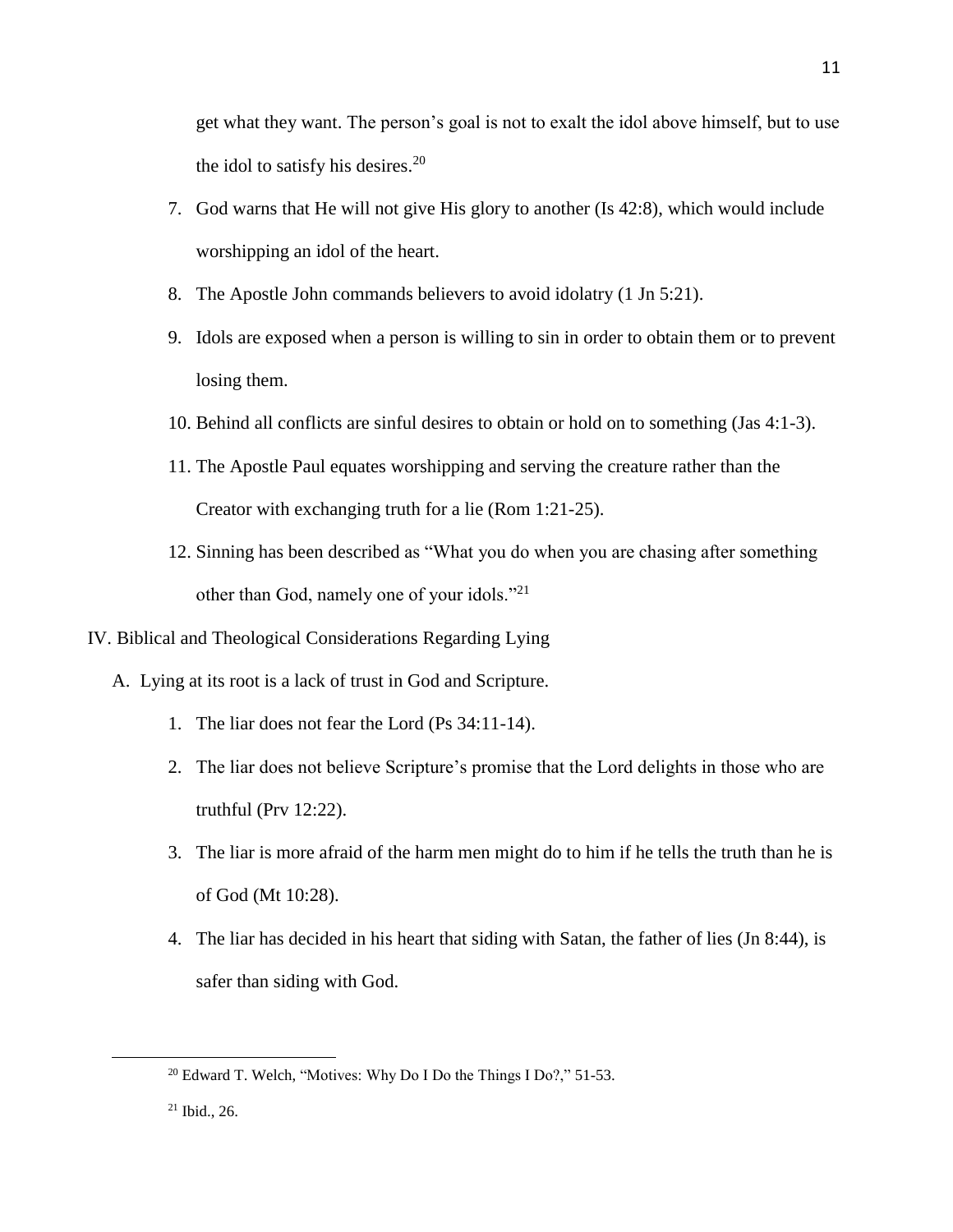- 5. The liar does not take seriously Scripture's warnings about the punishment liars will receive (Prv 19:9).
- B. Liars use lying as a tool to obtain something that is motivated by deeper heart idols.
	- 1. Satan lied to Eve to manipulate her into trusting him more than God (Gn 3:1-5). He desired to be worshipped by men and lying was the tool he used to obtain it.
	- 2. Those who have hatred in their hearts toward others use lying to disguise their hatred (Prv 10:18).
	- 3. Those who refuse to believe Christ and turn to Him for salvation lie to cover up their unbelief by making it appear to be genuine questioning (Mt 21:23-27).
	- 4. Lying by publically promising to do something while having no intention of fulfilling the promise is a tactic used to deceive others into thinking highly of the one making the promise (Prv 25:14). For example, the promise-maker may be leading others to think he is more generous, or more obedient, than he actually is in his heart by making a public pledge to donate to a charitable fund or to help someone in need.
	- 5. Slandering is lying about another with malicious intent (Lev 19:16). The slanderer seeks to have others respect him by putting others in a bad light.
	- 6. Flattery is an attempt to influence someone by praising him above and beyond that which his character merits (Prv 28:23). This type of lie is intended to cause the flattered person to think highly of the flatterer, and thus to like him or do things for him (Prv 29:5).<sup>22</sup>
	- 7. Denying guilt and lying by proclaiming innocence is a common tactic for those who seek to justify their sin (Prv 30:20).

<sup>22</sup> Lou Priolo, *Deception: Letting Go of Lying*, 19.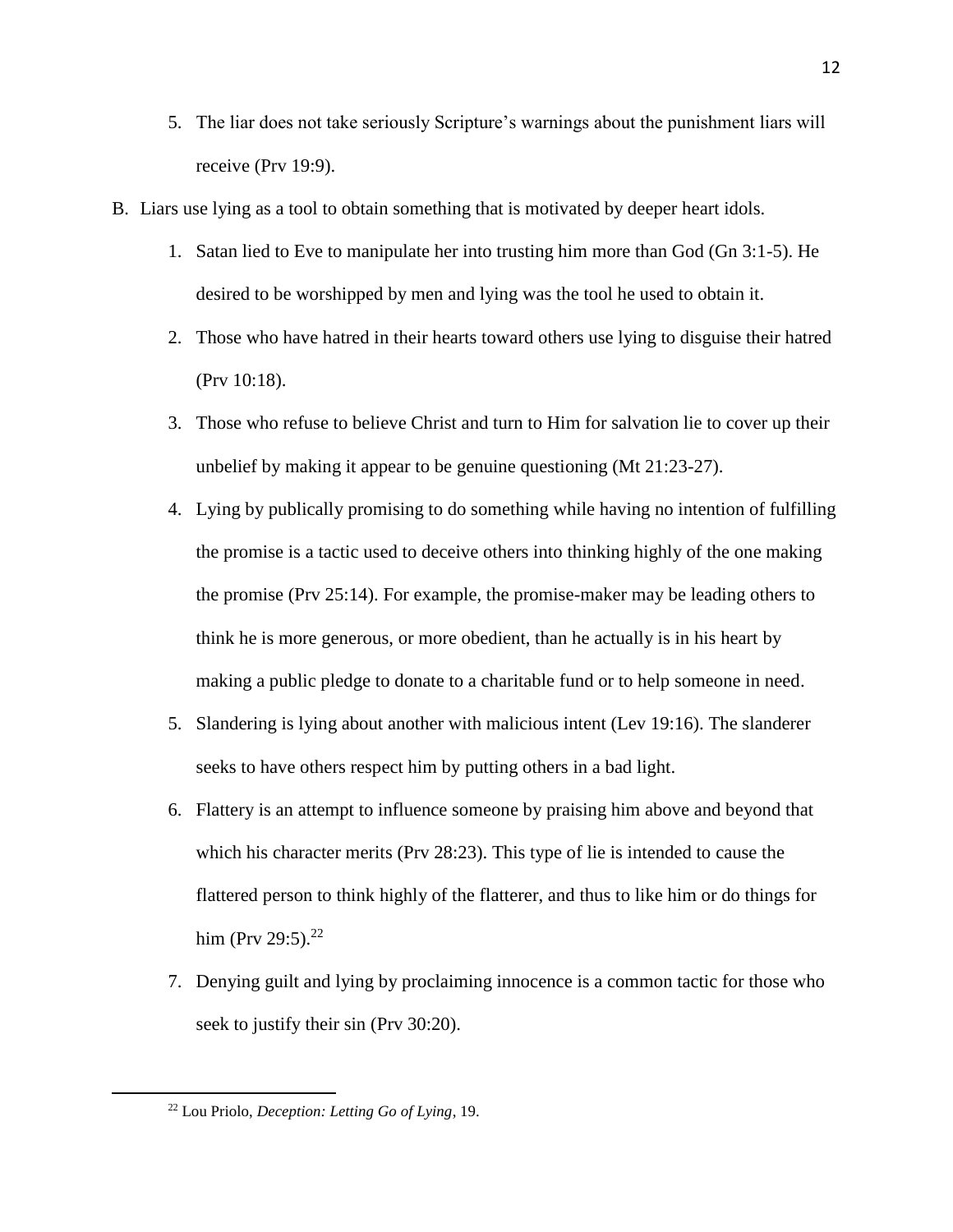- C. Scripture provides several narrative examples of people who lied and gives insight into their heart motives.
	- 1. Cain lied to God to escape the consequences of murdering his brother (Gn 4:9). He was angry that he had not received approval from God for his sacrifice, while his brother's sacrifice was accepted.
	- 2. Abraham lied to Pharaoh because he feared that he would kill him (Gn 12:10-20). At that point, Abraham did not believe God's promise to preserve him long enough to provide him descendants that would make him into a great nation (Gn 12:2, 7). Though Abraham exhibited great faith in other areas of life, he resorted to lying when the pressure was on, demonstrated in two instances over thirty years apart.<sup>23</sup>
	- 3. Jacob lied to his father, Isaac, in order to receive his blessing instead of his brother, Esau (Gn 27:5-38). He did this to please his mother, seeking her approval rather than the approval of God.
	- 4. Potipher's wife lied about Joseph to cover her own lust and to prevent losing respect brought about from the humiliation of being rejected by Joseph (Gn 39:7-18).
	- 5. Rahab lied to the king's guards because she feared for her life, both from the guards and from the God of the spies (Jo 2:3-5).
	- 6. David lied to the Philistine king, Achish, pretending to be insane because he "greatly feared" him (1 Sm 21:10-15). In this instance David feared man more than God, who had already anointed him king through the prophet Samuel.
	- 7. Ananias and Sapphira lied to the church and Peter by leading them to believe they had given more to the offering than they had actually given (Acts 5:1-11). They

<sup>23</sup> Howard E. Dial, "Counseling the Chronic Offender: Becoming Alert to an Area of Weakness: Recognizing One's Achilles Heel," ed. Howard Eyrich, *The Journal of Pastoral Practice* 4, no. 1 (1980), 7.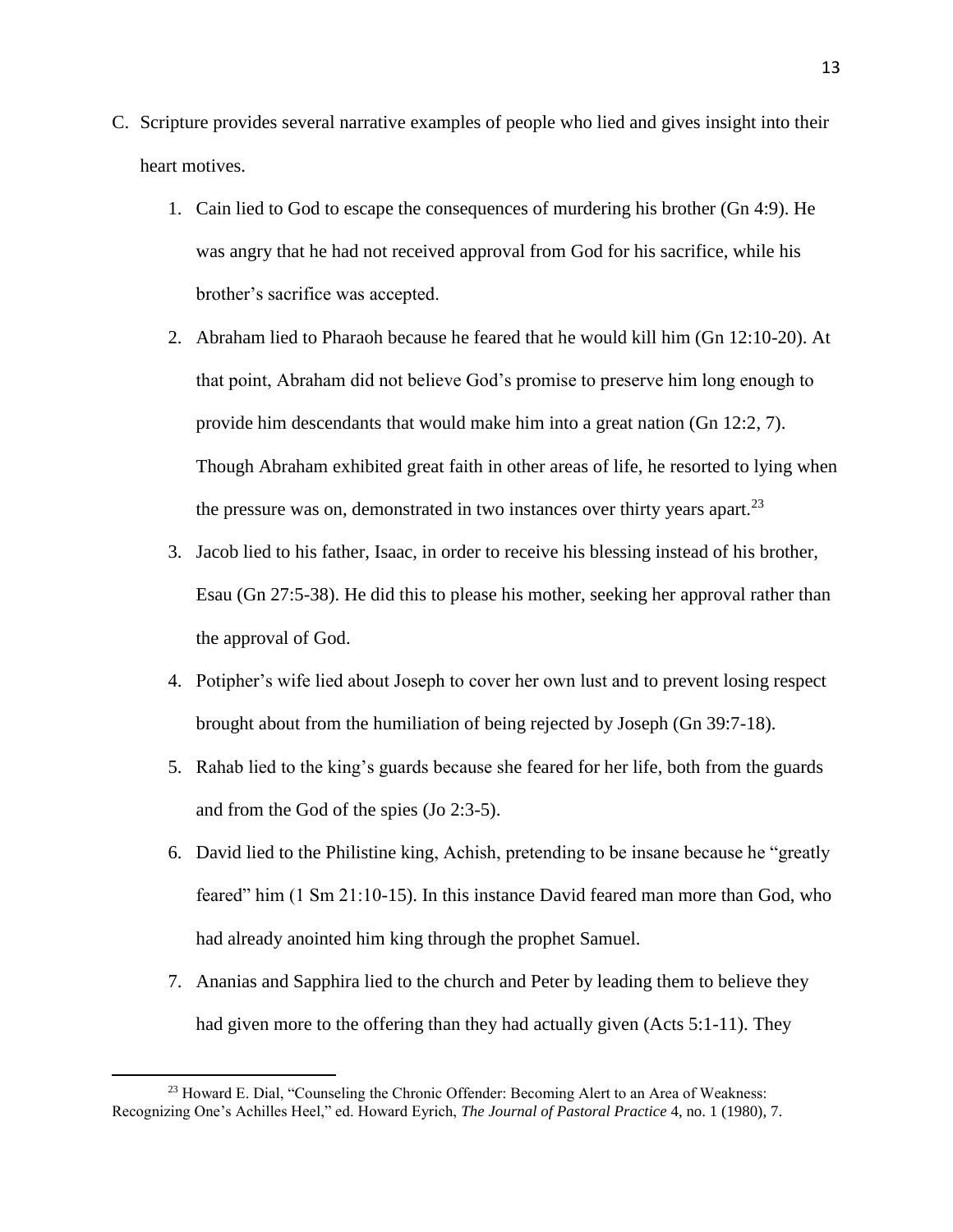attempted to cover their love for money because they wanted the church and its leaders to think highly of them.

- D. There are some heart idols that are motivators to lying which are more prevalent among children.
	- 1. The idol of recreation or pleasure is often a motive for children to lie. For example, a child may lie by telling his parents that his homework is complete so that he may be released to play outside, or to play video games.
	- 2. The idol of wanting to be loved is a powerful heart motive for children. For example, a child may lie about not feeling well so that his parents will direct nurturing attention to him for a time.
	- 3. The idol of desiring meaning or significance could be manifested by a child lying about not being able to understand his homework. In this case, the desire behind the lie is to get his parent or teacher to give him individualized, undistracted attention.
	- 4. The desire for respect or admiration (or even a fear of man) might be behind a child lying to his friends by exaggerating about his physical skills or talents.
	- 5. The desire for comfort often manifests itself in some form of laziness, by which a child might lie in order to avoid fulfilling responsibilities. This could be as simple as lying by saying "I forgot to do my chores," when, in fact, the child knew what was required but did not want to expend the effort.
	- 6. The idolatrous desire for freedom or autonomy may be the motivating factor for a child lying about what he did with his time while unsupervised.
	- 7. A child may lie about being sick to draw attention to himself and away from a conflict out of a desire for peace in a home where his parents are frequently fighting.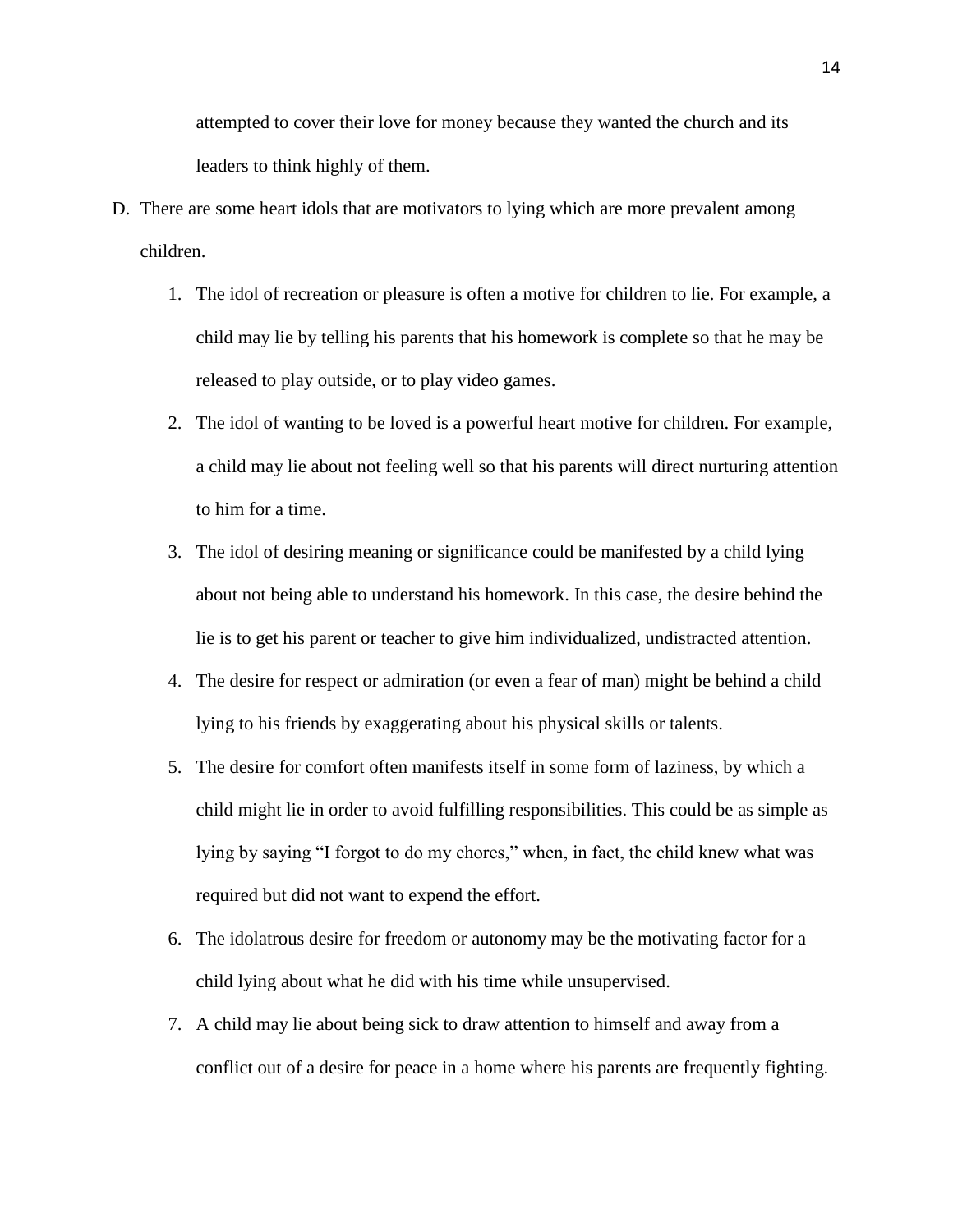- 8. The desire for pleasure may be what drives a child to lie about snacking on junk food that he has been forbidden to eat.
- 9. The fear of man could lead a child to lie about starting a fight at school, knowing that his parents have threatened to impose a harsh punishment on him for such behavior.
- 10. The fear of man and desire for approval of educators, media, and other children could be the root motive of a child who claims to feel like he is the opposite sex. The transgender movement thrives on being presented as "trendy" and "cool" to children.
- 11. A child who lies about watching inappropriate content could be trying to cover a love for pleasure and the lust of the eyes (1 Jn 2:16).
- V. Counseling Helps for Parents: Instructing a Child Who Lies
	- A. The first step a parent must take when addressing a child who lies is to frame the problem in terms of God and His point of view.
		- 1. Explain who God is by describing His attributes that are most applicable to the sin of lying.
			- a) God is holy, meaning that all moral excellency is found in Him. There is nothing sinful found in Him. Because God is holy, He hates all sin.<sup>24</sup>
			- b) He is the God of truth, and in Him are no lies (Ps 31:5; Is 65:16). In fact, it is impossible for God to lie (Heb 6:18).
			- c) God is sovereign, meaning that He reigns from His throne and has the right to set the rules for His creation (Ps 115:3).
			- d) The omnipresence of God is the reality that God is present everywhere, and everything is in His presence. This means that we have God's undivided

<sup>24</sup> Arthur W. Pink, *The Attributes of God* (Grand Rapids, MI: Baker Books, 2006), 41.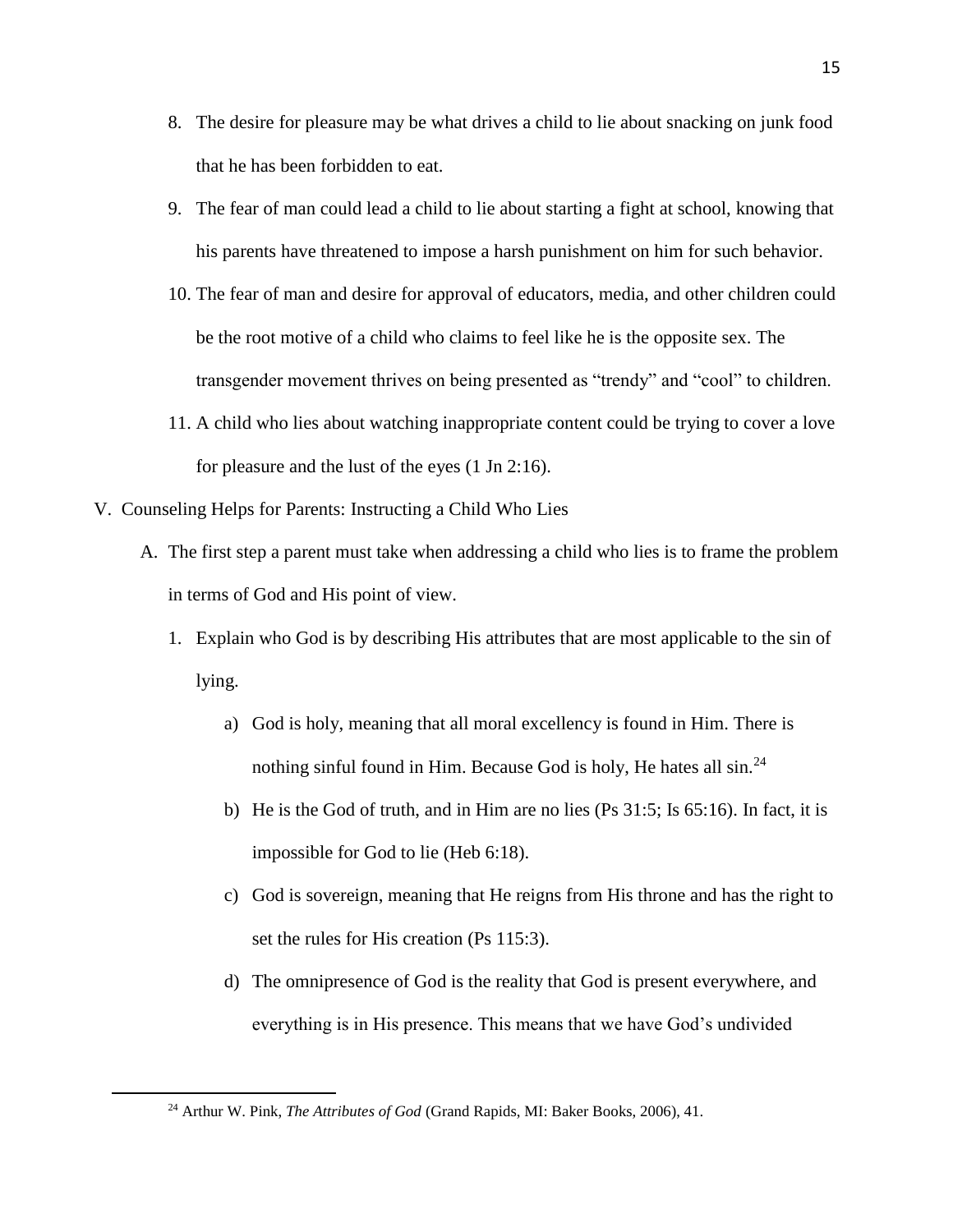attention at all times, and particularly when we  $\sin^{25}$  No one, including the liar, is able to hide from God's watchful eye (Ps 139:7-10).

- e) God is also omnipotent, holding power over all of His creation. The implication for one who lies is that God has the power to enforce His commandments and the penalties for breaking them (Dan 4:35). To openly defy Him who has all power necessary to judge or discipline us any moment He pleases is the height of foolishness. $26$
- 2. Explain the reason God gave His commandments.
	- a) Whatever God commands is a reflection of His good character and is for man's benefit and flourishing (Jas 1:17). The law enlightens us about who God is, what He is like, and what He expects (Ps 19:7-11).
	- b) He commands us to be holy as He is holy (1 Pt 1:16) because those who practice sin cannot abide in His presence (Ps 101:7).
	- c) His commandments shed light on human sinfulness by showing how impossible it is for us to keep the law in our own efforts (Rom 7:7-25).
	- d) God's laws point us to Him as the only source of power for removing the penalty of sin and defeating its power over us (Rom 8:1-4).
- 3. Explain God's commands regarding lying, emphasizing its dangers and consequences.
	- a) Scripture tells us that it is wise to buy truth, and not to sell it. Truth is to be valued above any perceived benefit that lying can provide (Prv 23:23).

<sup>25</sup> R. C. Sproul, *Essential Truths of the Christian Faith*, Illustrated edition. (London: Tyndale Momentum, 1998), 43.

<sup>26</sup> Arthur W. Pink, *The Attributes of God*, 51.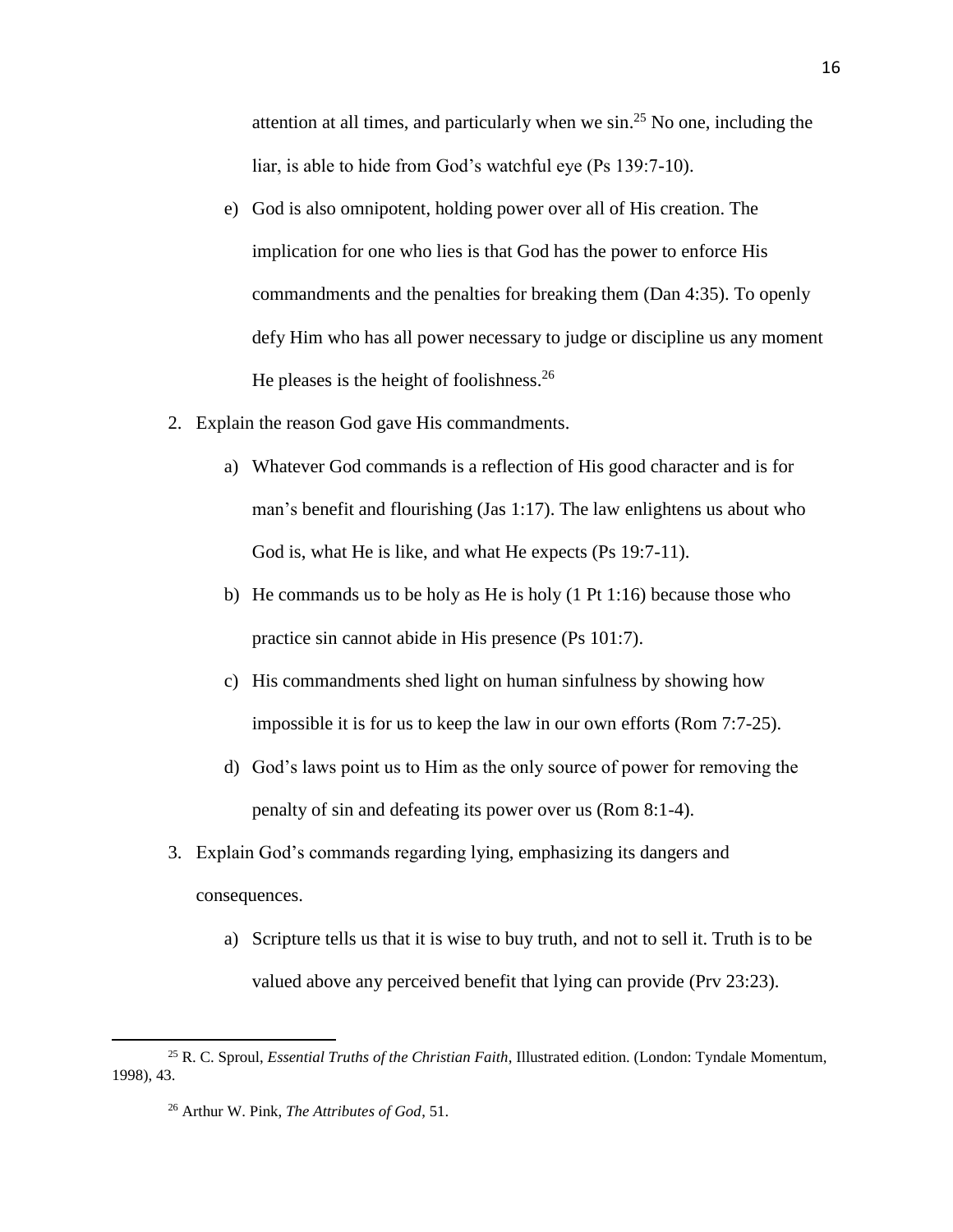- b) God warns that the tongue is a world of evil, deadly poison, and has a direct pipeline to hell! Lying, and other evil uses of the tongue, has the power to affect the entire course of one's life in a destructive way (Jas 3:2-12).
- c) Parents should use the Westminster Larger Catechism (or a similar resource), question 145, to instruct children on what the ninth commandment forbids. For example, among the actions the catechism lists as forbidden are: speaking the truth unseasonably or maliciously to a wrong end, talebearing, and scoffing. $27$
- d) Parents should teach children some of the key passages that warn against lying, such as: Prv 4:24; 6:16-19; 12:22; 19:5; 21:23; Rv 21:8; 22:14-15.
- B. The next step a parent must take is to instruct the child on the nature of man.
	- 1. Explain to children why they sin.

- a) Sin is more than just weakness or an inconvenience; it is defiance against  $\mathrm{God.}^{28}$
- b) Parents should assure the child that the reason they know he is in rebellion against God is because Scripture assures them that the lies from his mouth reveal what is in his heart (Mt 12:33-34).
- c) Explain to the child that he is lying in order to get something he does not have, or to keep from losing something he already has. This could be any of the heart idols mentioned above (comfort, peace, safety, love, autonomy,

<sup>27</sup> General Assembly of the Presbyterian Church, *The Westminster Confession of Faith: Together with the Larger Catechism and the Shorter Catechism with the Scripture Proofs*, 3rd edition. (Committee for Christian Education & Publications, 1990), 102-107.

<sup>28</sup> Howard E. Dial, "Counseling the Chronic Offender: Becoming Alert to an Area of Weakness: Recognizing One's Achilles Heel," 8.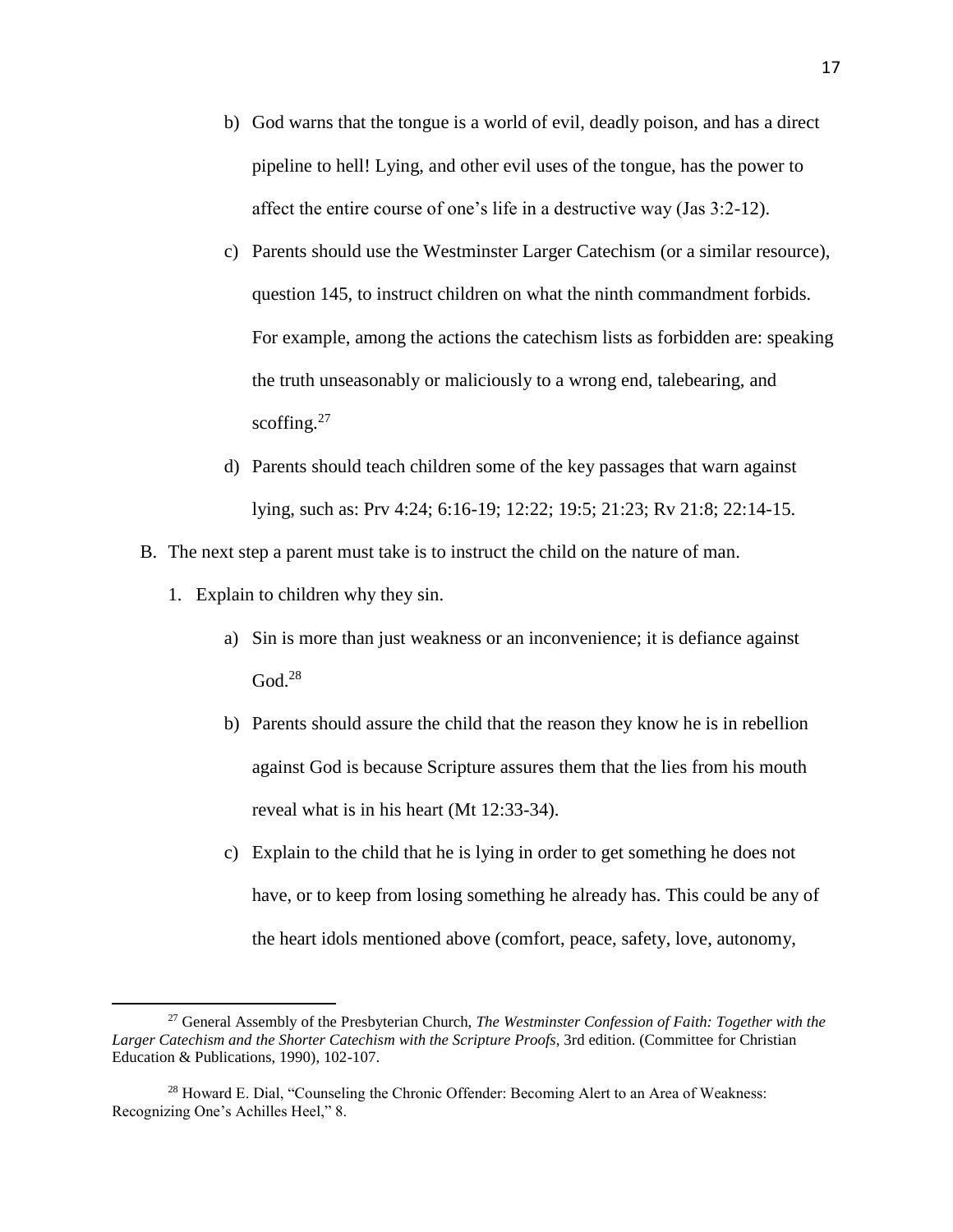freedom, pleasure, recreation, intimacy, meaning, respect, significance, approval, happiness, success).<sup>29</sup>

- 2. Explain that sinning to obtain a heart idol is a substitute for God and it moves a person outside the circle of God's blessing into a fearful area of discipline, and potentially, wrath.
	- a) The first commandment forbids placing greater value on anything more than God (Ex 20:3).
	- b) Many heart idols are related to the fear of man, meaning that the liar values what another person thinks of him or can do for him more than he values God's law. This fear of man is a trap (snare) that will surely cause him trouble (Prv 29:25).
	- c) Warn the child that lying bears Satan's image, not God's  $(In 8:44).^{30}$
	- d) The believing child should be admonished that God will discipline him for disobedience (Heb 12:7-11).
	- e) The unbelieving child should be warned that his lying will not go unpunished, and that God's wrath rests upon him (Rom 1:18).
- C. Instruct the child on the key elements of the Gospel.
	- 1. Present the gospel as the only hope for lasting change.
		- a) Lying has revealed the child's need for heart change (Rom 7:7-8).
			- 1. The unbelieving child sins because his heart is enslaved to sin (Rom 3:10-12; Eph 2:1-3).

<sup>29</sup> Edward T. Welch, "Motives: Why Do I Do the Things I Do?," 49

<sup>30</sup> Lou Priolo, *Deception: Letting Go of Lying*, 23.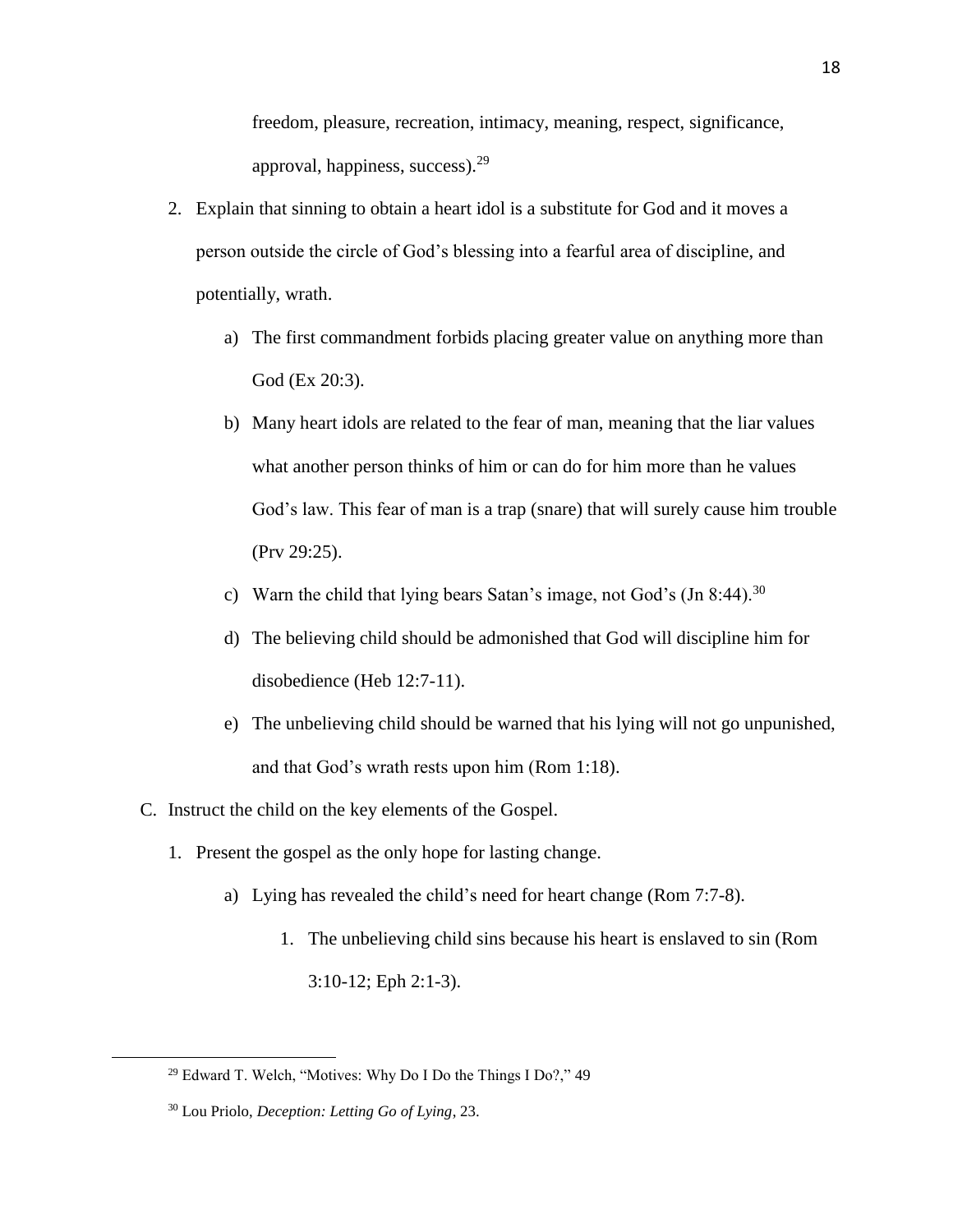- 2. The believing child cannot continue to practice lying if he is to have unbroken fellowship with God (1 Jn 1:5-7).
- b) Each of us are hopeless and helpless apart from the Savior.
	- 1. The unbelieving child is completely unable to please God on his own  $(Rom 3:23; 8:7-8).^{31}$
	- 2. The believing child must have God's help to fight the ongoing battle against sin (Eph 6:10-17).
- c) Jesus kept God's law—including never lying—and is, therefore, qualified to take the punishment of those who broke it (2 Cor 5:21).
- 2. Explain confession and repentance.
	- a) Confession
		- 1. The unbelieving child must confess Christ as his only hope for salvation from the wrath of God (Jn 15:5; Rom 10:9-10).
		- 2. The believing child should confess sins to God to maintain fellowship with Him (1 Jn 1:9).
	- b) Repentance
		- 1. The unbelieving child must turn from his lifestyle of sin and turn to Christ, following Him in obedience (Acts 2:38-39).
		- 2. The believing child must repent of his sins of lying and commit to bear fruits of righteous works (Mt 3:8; 7:16-20).
- 3. Explain forgiveness of sin.

<sup>31</sup> John MacArthur and Richard Mayhue, *Biblical Doctrine: A Systematic Summary of Bible Truth*, Illustrated edition. (Wheaton, IL: Crossway, 2017), 468.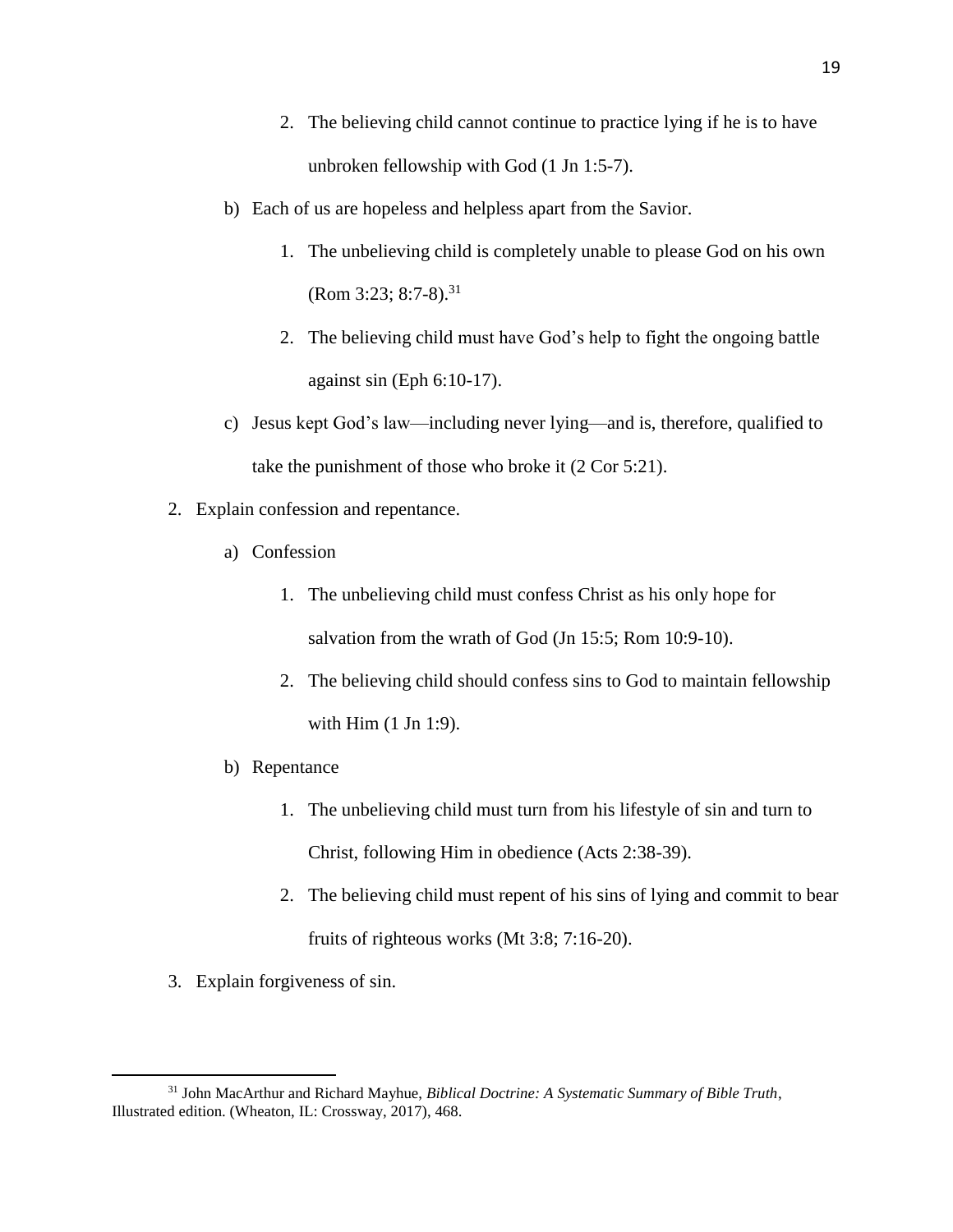- a) The unbelieving child must be instructed that he needs forgiveness from God and that he will receive it when he believes in Christ to save him from the penalty of sin (Rom 8:1-4).
- b) The believing child must be assured that when he practices confession of sin that Christ will forgive him and restore him to fellowship (1 Jn 2:1, 4-5).
- 4. Explain sanctification.

- a) The unbelieving child should be instructed that sanctification is the ongoing process of subduing the power of sin in his life and enabling him to produce good fruit, which can only take place in those who have believed in Christ and repented of their sin.<sup>32</sup>
- b) The believing child should know that progressively becoming more like Christ is what is expected of anyone who names Christ as Lord.
	- 1. The process of sanctification is initiated by God (Phil 1:6).
	- 2. Becoming like Christ is not optional (Col 3:10; 1 Jn 3:2-3).
	- 3. The evidence of sanctification is an assurance of the genuineness of his faith (1 Jn 2:3-6).
	- 4. Believers are specifically commanded to put off lying (Eph 4:25; Col 3:9; 1 Pt 2:1).
- D. Instruct the child of the truth-telling actions and behaviors that he must put on to replace lying.

<sup>32</sup> John MacArthur and Richard Mayhue, *Biblical Doctrine: A Systematic Summary of Bible Truth*, 632.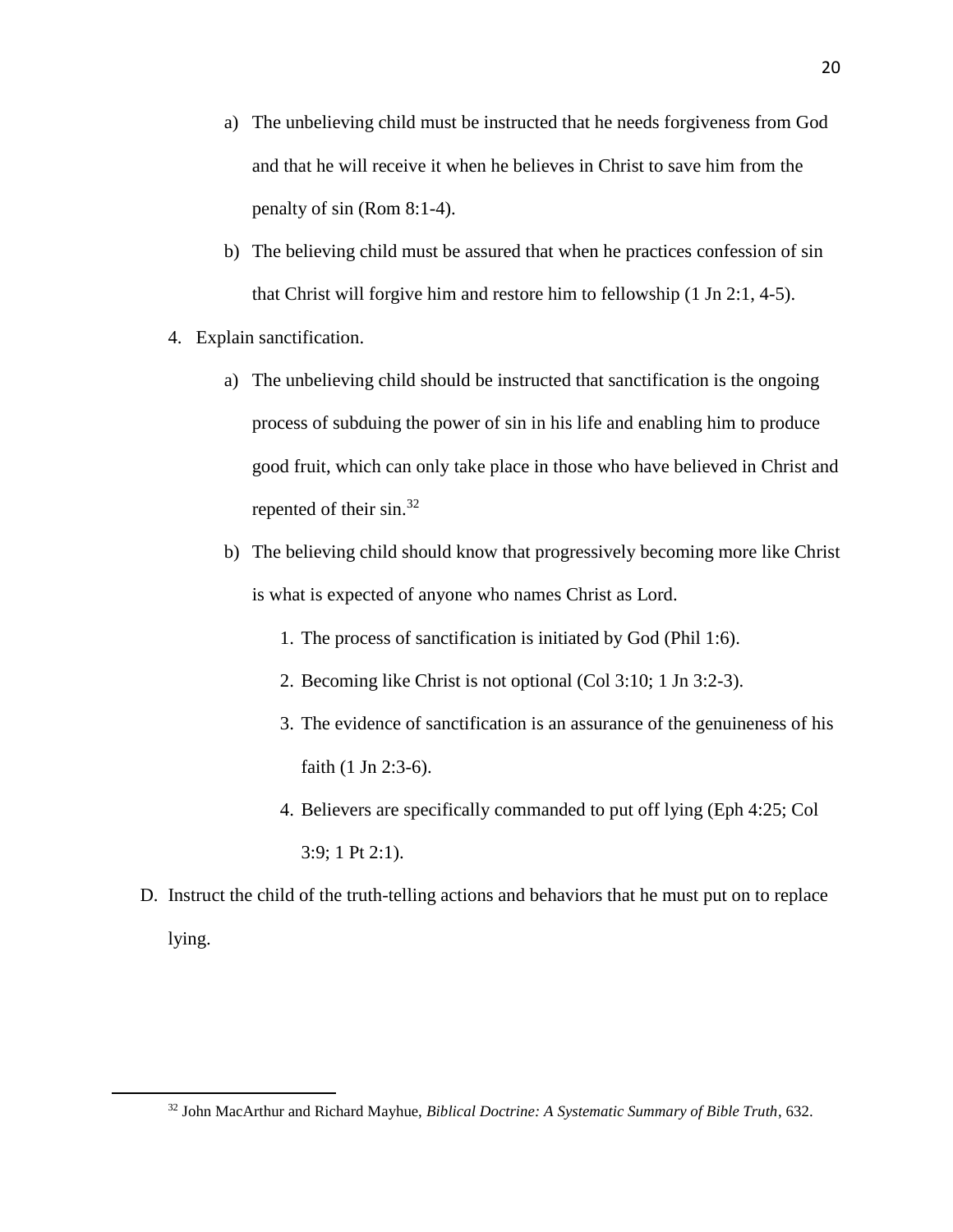- 1. Both the unbelieving child and the believing child should be reminded that the only way to produce righteous works—good fruit—is by the power of the Holy Spirit, who indwells only believers.
	- a) Actions produced by the flesh are dead works (Mt 23:27; Rom 8:8).
	- b) Actions produced by the Spirit are righteous (Rom 8:9-14).
- 2. It is not enough to simply stop lying. Putting off lying must be replaced by intentionally putting on truth-telling actions (Eph. 4:25).
- 3. Use the Westminster Larger Catechism (or a similar resource), question 144, to instruct the child of the many positive ways the requirements of the ninth commandment should be interpreted. For example, among the actions the catechism lists as being encouraged are: discouraging talebearers, flatterers, and slanderers; giving a charitable esteem of our neighbors.<sup>33</sup>
- VI. Counseling Helps for Parents: Disciplining and Correcting a Child Who Lies
	- A. Parents must understand their responsibility to discipline and their children's need to obey in light of God's glory.
		- 1. God commands that children be brought up in the discipline and instruction of the Lord (Eph 6:4).
		- 2. Discipline is a loving action for a parent to take, as it reflects the image and character of God (Heb 12:5-11; Jas 5:19-20).
		- 3. God gives parents the specific responsibility of teaching their children to fear the Lord and of teaching them His Word and commandments (Dt 6:4-9), and to do it without exasperating them (Col 3:21).

<sup>33</sup> General Assembly of the Presbyterian Church, *The Westminster Confession of Faith: Together with the Larger Catechism and the Shorter Catechism with the Scripture Proofs*, 101-102.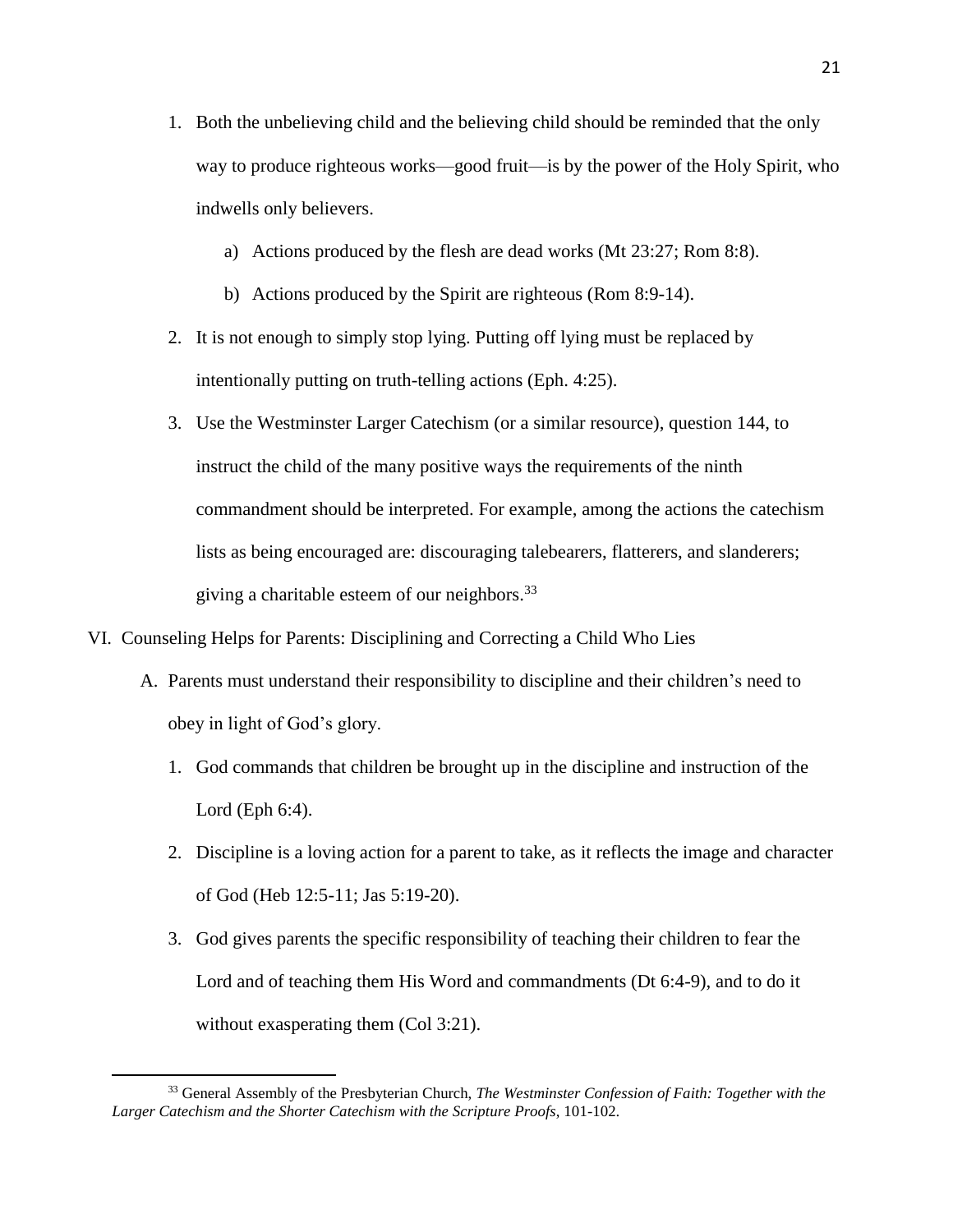- 4. Scripture commands children to obey their parents, promising blessings for those who do and warning that disobedience brings about serious consequences (Dt 5:16; Eph 6:1-3; Col 3:20).
- 5. Chronic sinful behavior has disastrous consequences both for the one who lies and for those around him (Prv 4:10-19). A faithful parent realizes that tolerating such behavior will have long lasting effects, even over multiple generations.  $34$
- B. Properly identify heart motives and address them with effective discipline.
	- 1. Keeping in mind that lying is simply a means to satisfy an idol of the heart, parents should seek to understand what is in the heart of their child and to show them how to understand and evaluate what is in their hearts.<sup>35</sup>
		- a) A faithful parent will not only teach, but will listen to his child (Prv 18:2, 13).
		- b) A wise parent will develop good heart-probing skills.<sup>36</sup>
			- i. He learns to help his children express what they are thinking.
			- ii. He learns to help his children express how they are feeling.
			- iii. He learns how to discern heart motives from his children's words and actions.

<sup>34</sup> Howard E. Dial, "Counseling the Chronic Offender: Becoming Alert to an Area of Weakness: Recognizing One's Achilles Heel," 8.

<sup>35</sup> Ginger Hubbard, *Don't Make Me Count to Three*, 39577th edition. (Wapwallopen, PA: Shepherd Press, 2004), 35.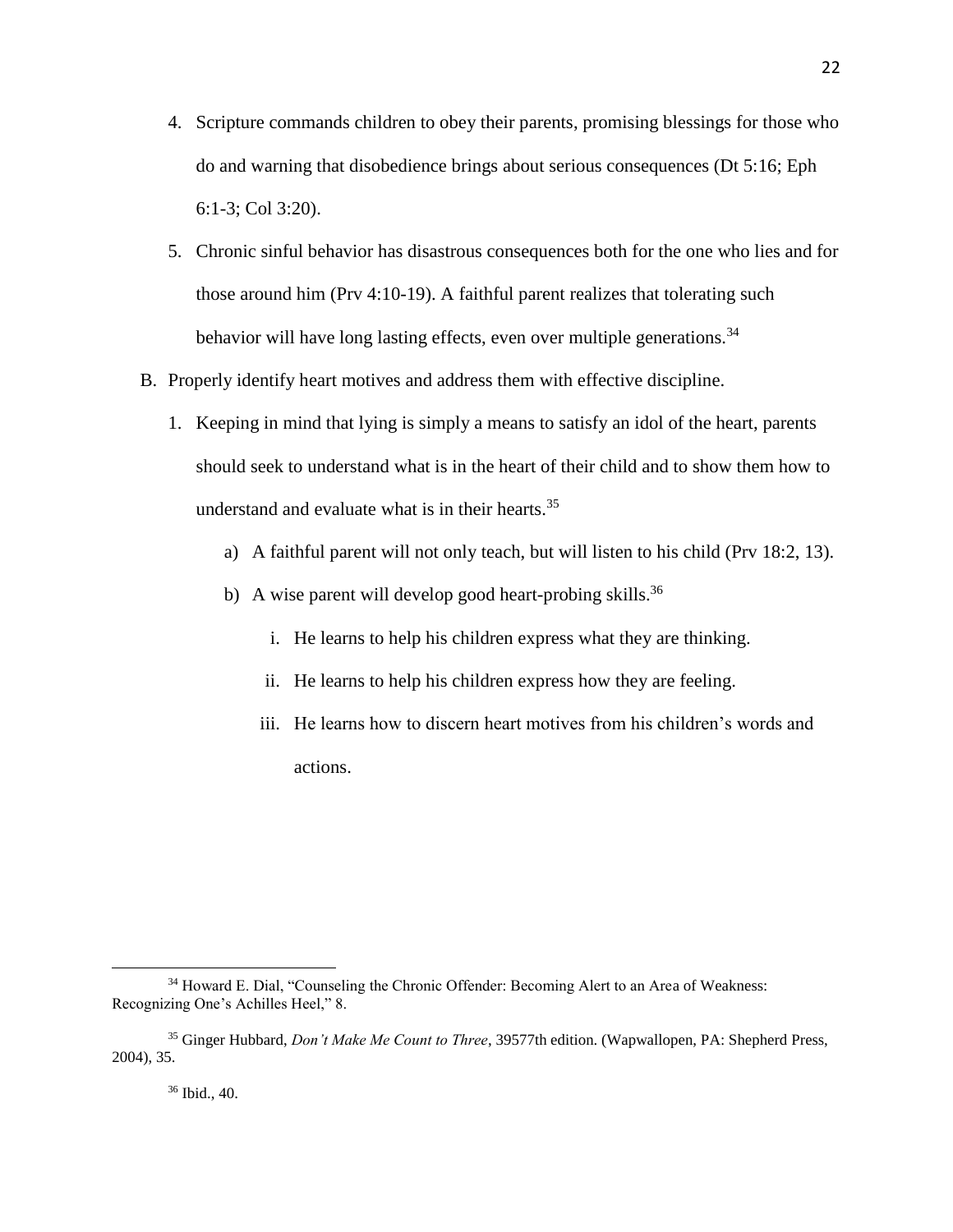- c) A good listener ask questions to draw out the thoughts and intents of his child's heart (Heb 4:12). Asking good questions is key to helping children face who they really are and what they are trying to achieve. $37$
- d) A wise parent understands that the motives of his child's heart are like deep waters that need to be drawn out (Prv 20:5). The goal is to help the child see the foolish ways in which he has lived for his own glory, and the subtle ways he has exchanged worship and service of the Creator for worship and service of himself.<sup>38</sup>
- e) Ask heart probing questions, such as David Powlison's X-ray Questions adapted to the child's level of communication and the specific circumstance in which he was discovered to be lying.<sup>39</sup> Examples of good questions to ask a child who is lying:
	- i. What was it you wanted to happen?
	- ii. What was it you did not want to happen?
	- iii. What were you afraid of, or worried about?
	- iv. What were you planning to do if you had not been discovered?
	- v. Whom do you want to be pleased with you?
	- vi. What were you feeling when you told the lie?
	- vii. What happened to you that made you think lying was your best option?

<sup>37</sup> Paul David Tripp, *Instruments in the Redeemer's Hands: People in Need of Change Helping People in Need of Change*, Illustrated edition. (Phillipsburg, N.J: P & R Publishing, 2002), 180.

<sup>38</sup> Ibid., 181.

<sup>39</sup> David Powlison, "X-Ray Questions: Drawing Out the Why's and Wherefores of Human Behavior," *The Journal of Biblical Counseling* Number 18, no. 1 (Fall 1999).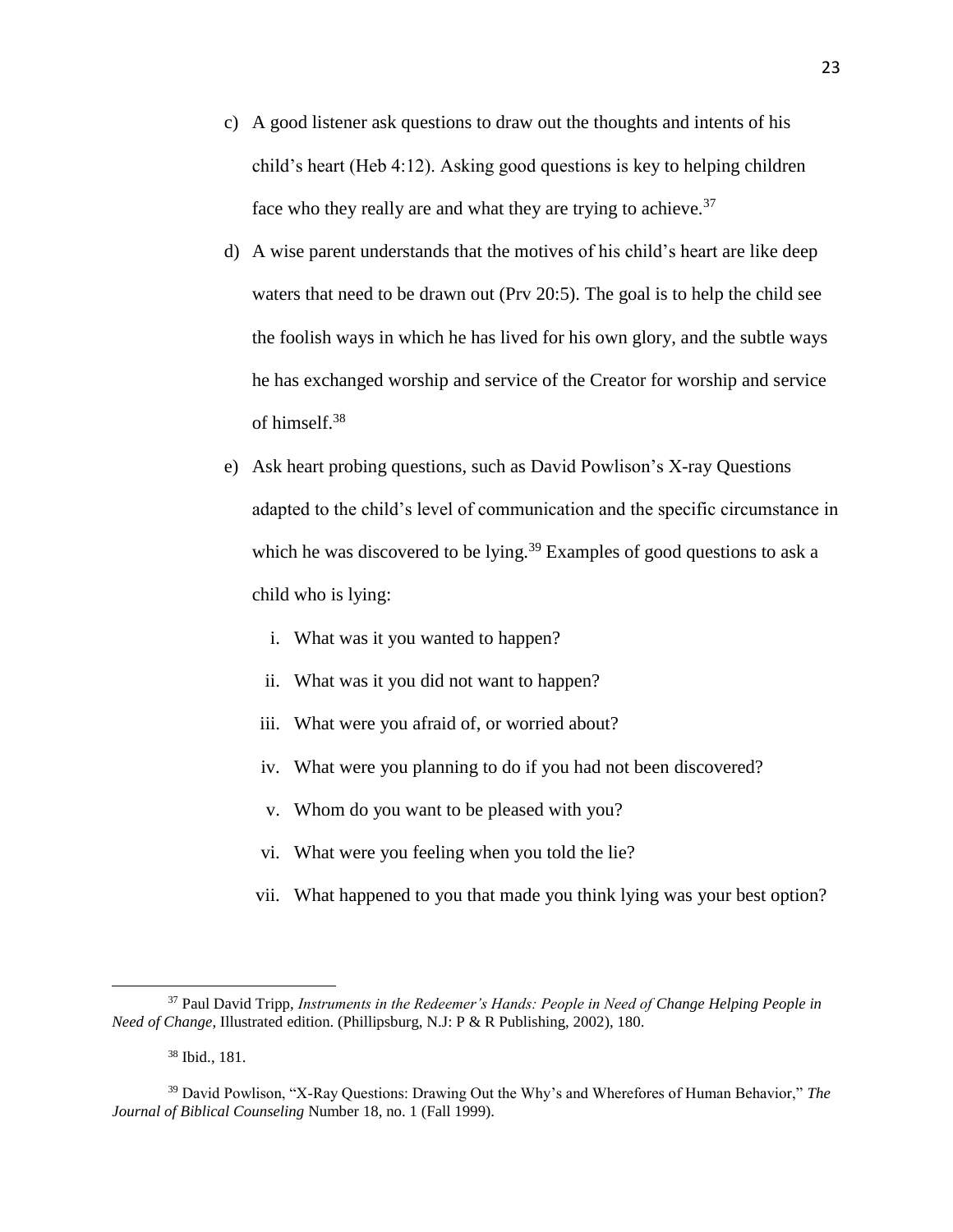- 2. Parents should also apply discipline measures appropriate to the heart motives behind the specific circumstances of their child's lying.
	- a) For younger children—generally twelve years old and under—the rod should be used to get the child's attention and direct him to his lack of fear of the Lord expressed in the foolishness of his lying (Prv 22:15; 29:15, 17).<sup>40</sup>
	- b) Parents should help their children properly express to God in prayer a confession of their sin (naming the sin as God's Word names it), asking God to forgive them of the sin, and asking God to help them avoid future sin.
	- c) Parents must require their child who has lied to confess his lie to anyone that was impacted by his lie and to ask forgiveness (Jas 5:16). The humility required to correct lies that were told in the past can be a powerful incentive to not tell future lies. $41$
	- d) A good "assignment" for children who have lied is to have them write out Scripture passages that forbid lying. Parents can assign specific passages for younger children, while older children can be assigned to research and find the Scriptures on their own.
	- e) Parents should restrict the child's freedom of access to the persons, situations, or things that tempted him to lie. The restrictions should be lifted incrementally as the child proves he can successfully practice the truth under such circumstances.
- C. Train the child to put on truth-telling.

<sup>40</sup> Tedd Tripp, *Shepherding a Child's Heart*, 102.

<sup>41</sup> Lou Priolo, *Deception: Letting Go of Lying*, 27.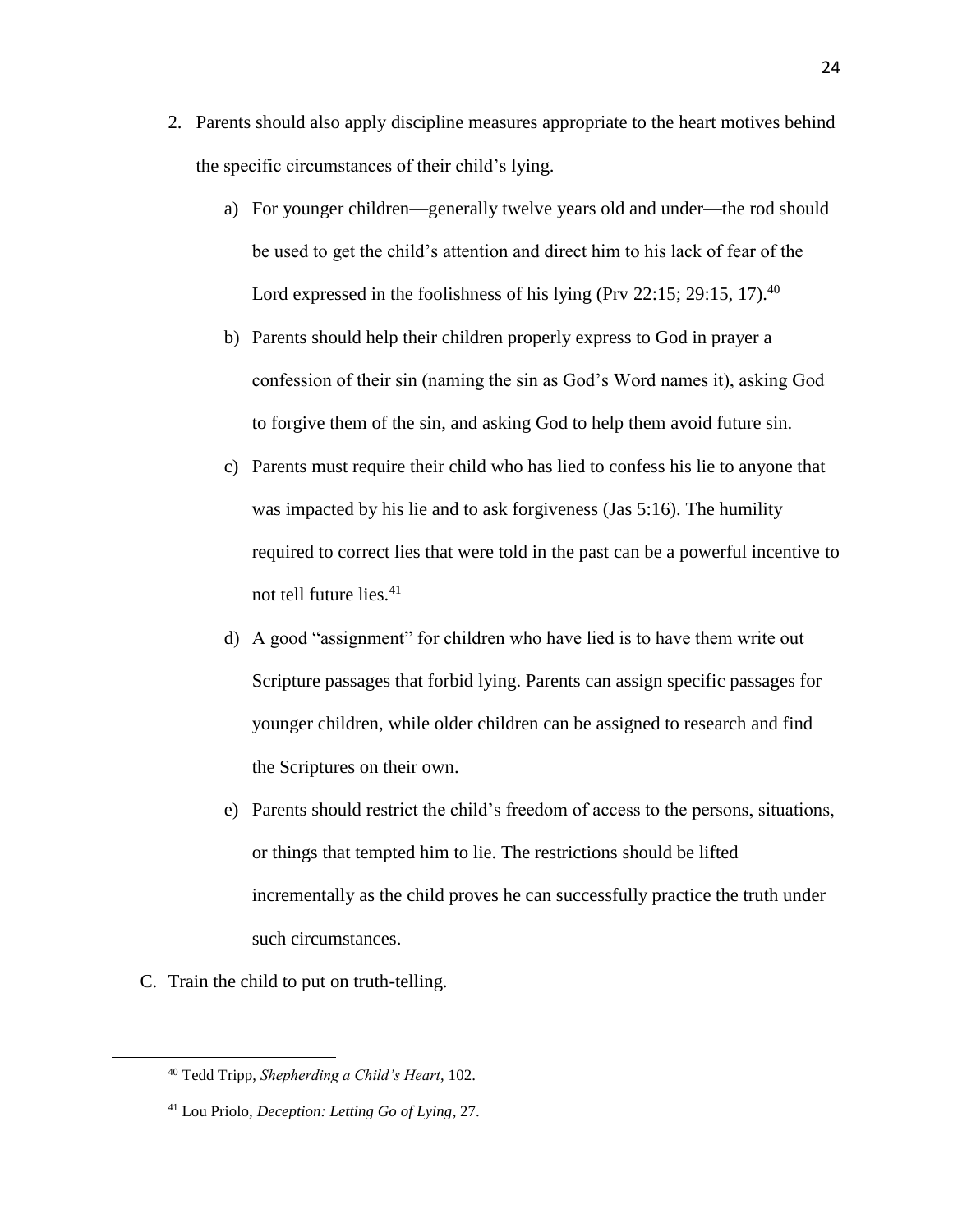- 1. Use practical techniques to train children to replace lies with truth-telling.
	- a) Use Scriptural narratives to teach children how biblical figures like Abraham exhibited a weakness for lying.<sup>42</sup> Based on the child's ability, assign him to research what Scripture says about the biblical character's sin of lying and to propose motives for the character's sin. Link the biblical figure's heart motives to those of the child.
	- b) Role play typical situations in which the child will be tempted to lie based on his heart motives. Ask him to "practice" providing the truthful response.
	- c) Use situations where others have been observed lying to review biblical principles. For example, when a child's friend has lied about stealing a toy, a parent could ask his child: What did your friend say? To whom did he lie? What does God say about what he did? Who was hurt by his lie? What should he have said or done instead? Why do you think he lied? What might be the consequences of his lying?
- 2. Recognize and reward truth-telling.

- a) Recognition and reward of obedience should always be framed in the context of glorifying God (1 Cor 10:31).
- b) Thank a child for telling the truth, reminding him that God's Word says life will go well for him and that he will enjoy a long life when he obeys.
- c) Never react in anger when a child has told the truth, even if the truth discloses a different sin issue. A child should never feel that the "safest" option is to lie.
- D. Cautions for parents to consider when dealing with a child who lies.

<sup>42</sup> Howard E. Dial, "Biblical Case Studies for Counseling," ed. Howard Eyrich, *The Journal of Pastoral Practice* 4, no. 3 (1980), 13.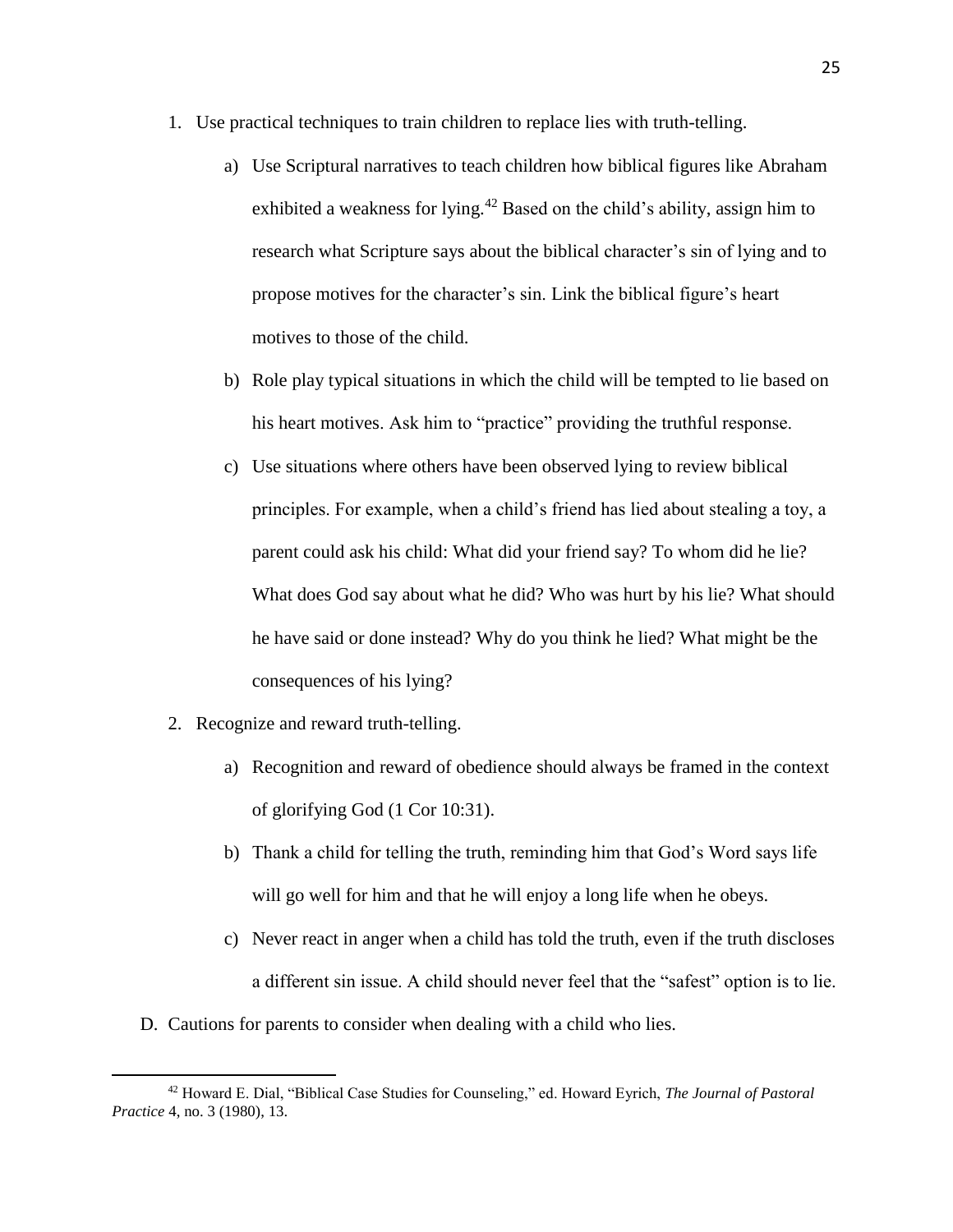- 1. Use biblical terminology to name the sin of lying. Do not "soften" the sin by using the world's terminology that has the effect of minimizing the severity of breaking God's law. Examples of worldly terminology: fib, little white lie, being dishonest, telling a story, tall tale.
- 2. Parents must not take the child's lying personally. It is a common mistake for parents to make a child's sin about themselves. All sin is against God (Ps 51:4), and the child's core problems are a lack of fear of God and rebellion against Him. When a parent makes the child's sin about himself, he steals glory from God.
- 3. Do not hold children to a standard of performance that does not include the message of grace, either for salvation or for sanctification. A parent cannot try to build good character qualities in his child without reference to God.<sup>43</sup>

## VII. Conclusion

- A. The Bible assures parents of the hope of blessing for their children when they teach them to fear the Lord and obey His commandments (Dt 6:4-9).
	- 1. The world sends various messages that discourage parents from confronting the sin of lying.
	- 2. Parents who follow God's ways will find that it requires hard work, but the work produces eternal rewards leading to salvation and sanctification.
	- 3. Genuine hope is found in making the most of every opportunity to direct a child who lies to God (Eph 5:16).

<sup>26</sup>

<sup>43</sup> Tedd Tripp, *Shepherding a Child's Heart*, 176.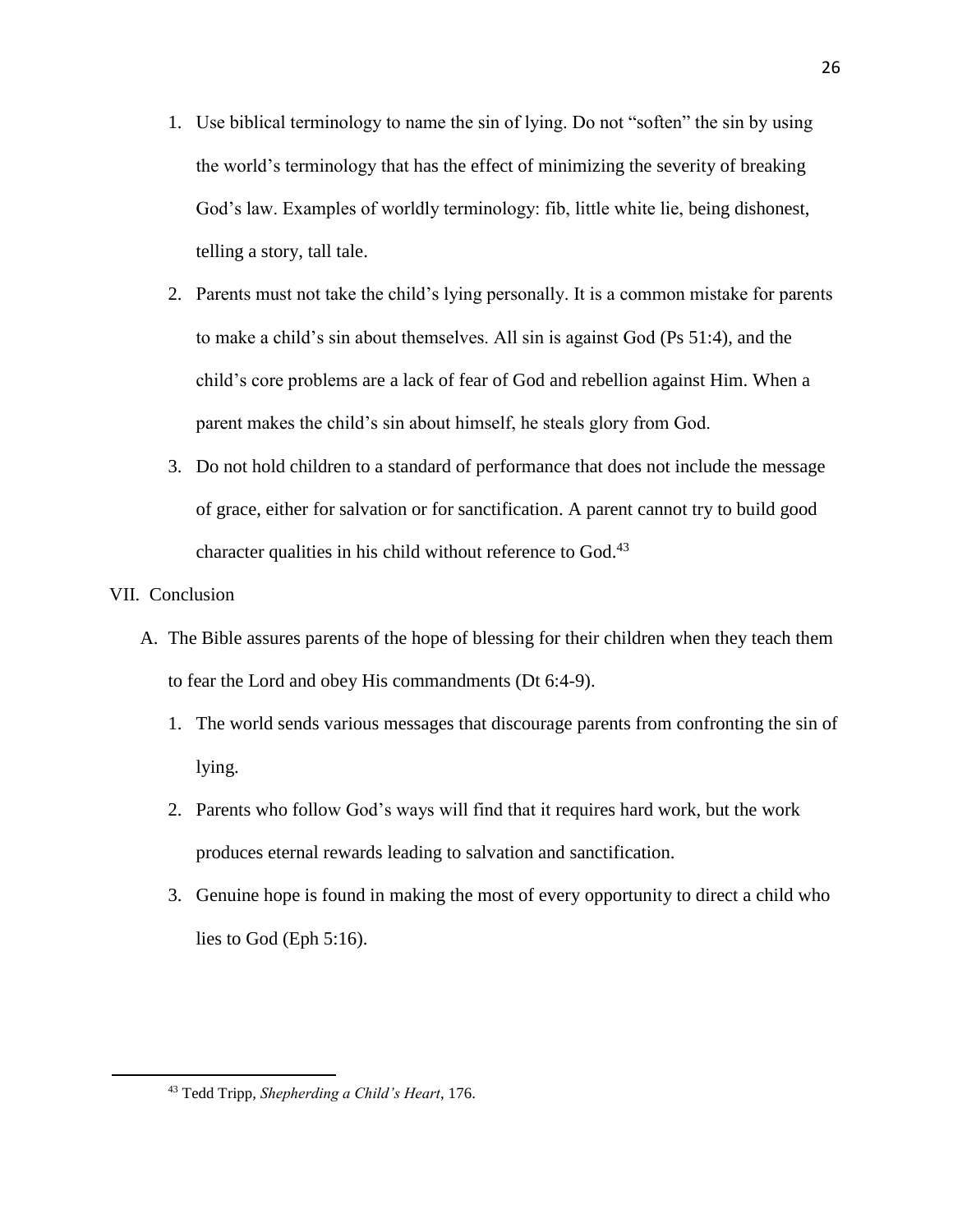- 4. The tough times parents often face in dealing with a child who lies are not a cause for hopelessness but a reason for hope that the child and parents can become more like Christ through the process of biblical parenting.<sup>44</sup>
- B. Instructing and disciplining a child at the heart motive level is the wise, biblical approach.
	- 1. The world's ways of dealing with lying are not effective long-term because they do not address the child's heart and typically seek to only modify behavior.
	- 2. Parents who address the child's heart out of a love for God and their children will find God's blessing.
	- 3. Addressing the heart has eternal implications for both the parents and the child that grow them in the fear of the Lord as they obey His commands regarding parenting and truth-telling.
- C. Christian parents are equipped to address the sin of lying.
	- 1. The Bible is sufficient for instructing and disciplining a child who lies (2 Tm 3:16- 17).
	- 2. The Spirit of God gives power to believing parents to faithfully discipline and instruct their children in the ways of God (2 Pet 1:3).
- D. The power of grace found in the gospel enables parents and children to face the sin of lying and find lasting hope and change.<sup>45</sup>

<sup>44</sup> Andrew Nicholls, Helen Thorne, and David Powlison, *Real Change: Becoming More Like Jesus in Everyday Life* (Greensboro, NC: New Growth Press, 2018), 18.

<sup>45</sup> Tedd Tripp, *Shepherding a Child's Heart*, xxii.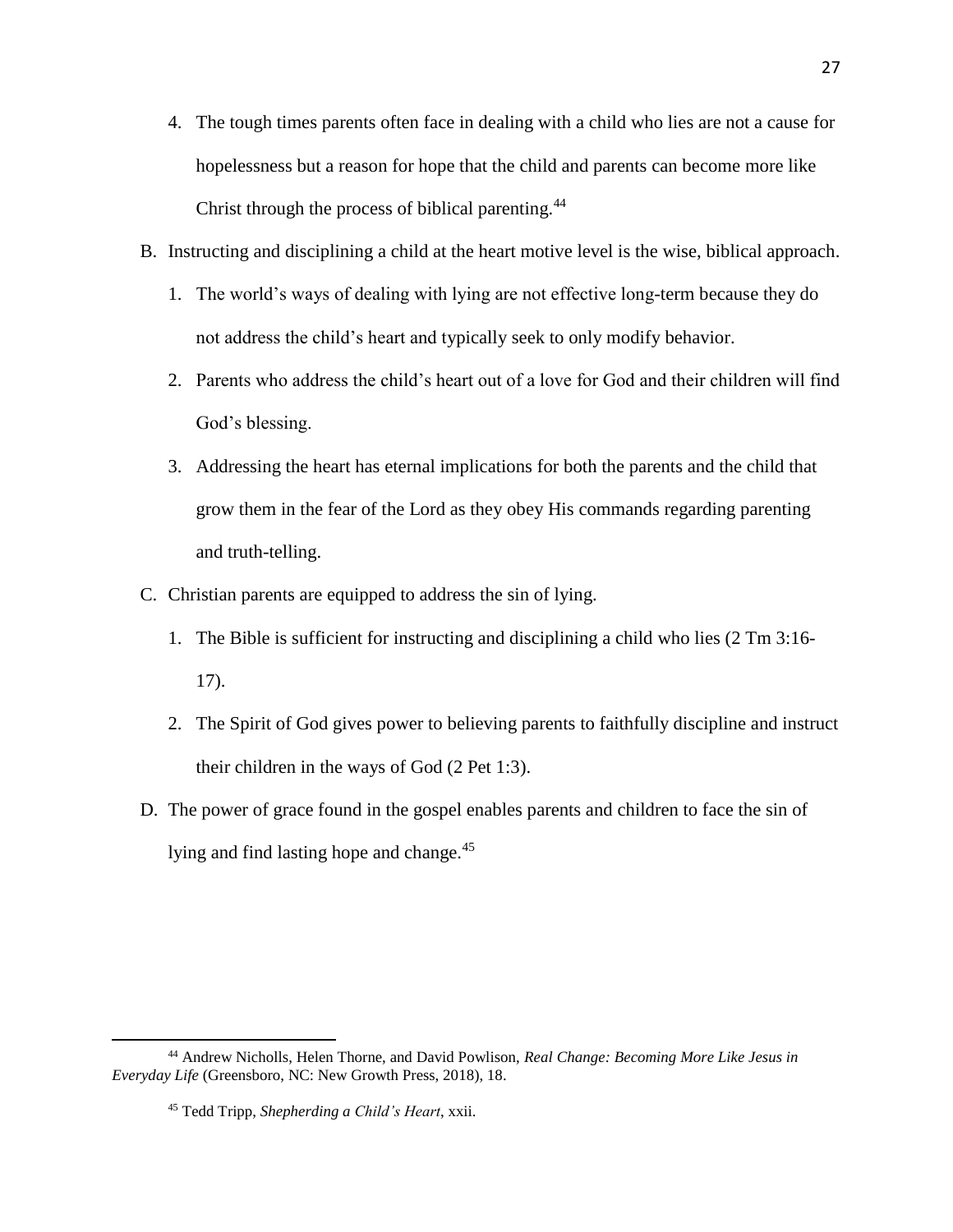#### **Bibliography**

- American Psychological Association. *Diagnostic and Statistical Manual of Mental Disorders, 5th Edition*. Washington, DC: American Psychiatric Association, 2013.
- Bigney, Brad J. *Gospel Treason: Betraying the Gospel with Hidden Idols*. P & R Publishing, 2012.
- Church, General Assembly of the Presbyterian. *The Westminster Confession of Faith: Together with the Larger Catechism and the Shorter Catechicm with the Scripture Proofs*. 3rd edition. Committee for Christian Education & Publications, 1990.
- Dial, Howard E. "Biblical Case Studies for Counseling." Edited by Howard Eyrich. *The Journal of Pastoral Practice* 4, no. 3 (1980).
	- ———. "Counseling the Chronic Offender: Becoming Alert to an Area of Weakness: Recognizing One's Achilles Heel." Edited by Howard Eyrich. *The Journal of Pastoral Practice* 4, no. 1 (1980).
- Hubbard, Ginger. *Don't Make Me Count to Three*. 39577th edition. Wapwallopen, PA: Shepherd Press, 2004.
- Huerta, Danny. "How Do I Get My Child to Stop Lying?" *Focus on the Family*. Last modified September 27, 2021. Accessed April 17, 2022. [https://www.focusonthefamily.com/parenting/behavior-discipline/how-do-i-get-my-child-to](https://www.focusonthefamily.com/parenting/behavior-discipline/how-do-i-get-my-child-to-stop-lying/)[stop-lying/.](https://www.focusonthefamily.com/parenting/behavior-discipline/how-do-i-get-my-child-to-stop-lying/)
- MacArthur, John, and Richard Mayhue. *Biblical Doctrine: A Systematic Summary of Bible Truth*. Wheaton, IL: Crossway, 2017.
- Nicholls, Andrew, Helen Thorne, and David Powlison. *Real Change: Becoming More Like Jesus in Everyday Life*. Greensboro, NC: New Growth Press, 2018.
- Pink, Arthur W. *The Attributes of God*. Grand Rapids, MI: Baker Books, 2006.
- Powlison, David. "X-Ray Questions: Drawing Out the Why's and Wherefores of Human Behavior." *The Journal of Biblical Counseling* Number 18, no. 1 (Fall 1999).
- Priolo, Lou. *Deception: Letting Go of Lying*. Phillipsburg, N.J: P & R Publishing, 2008.
- Schaarschmidt, Theodor. "The Art of Lying." *Scientific American*. Accessed March 25, 2022. [https://www.scientificamerican.com/article/the-art-of-lying/.](https://www.scientificamerican.com/article/the-art-of-lying/)
- Sproul, R. C. *Essential Truths of the Christian Faith*. Illustrated edition. London: Tyndale Momentum, 1998.